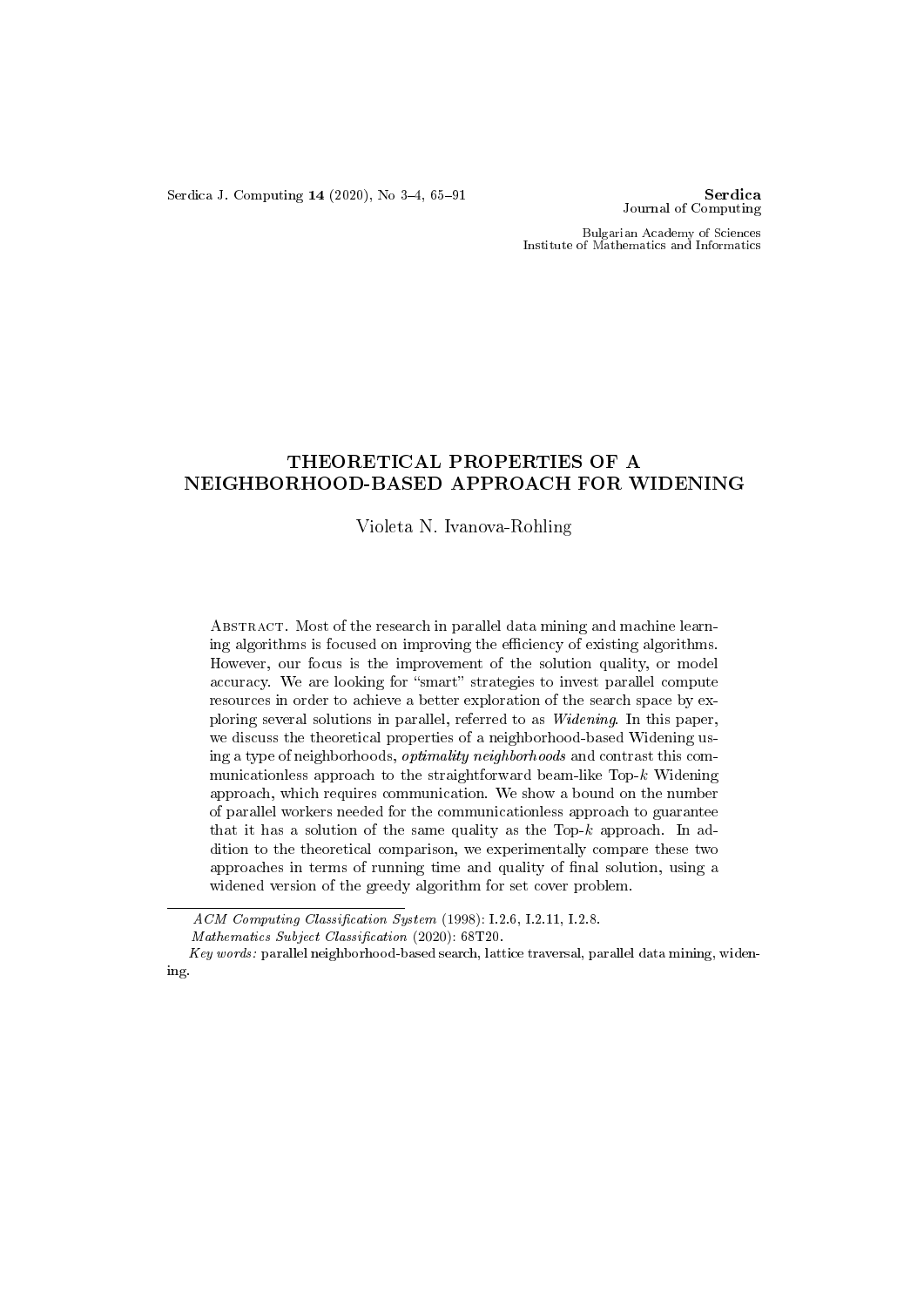1. Introduction. The tendency towards pervasive and ever-increasing computing resources, such as GPUs, multicore processors, cloud computing and others, has led to intensive research in the area of parallel algorithms. Typically, parallel machine learning algorithms have been focused on improving the running time (improved efficiency) of the existing algorithms. However, parallel computing resources can be invested with the goal of improving the accuracy of the resulting model, or the quality of solutions obtained, instead of simply obtaining the same result, only faster. For many tasks, the quality of the obtained solution is of vital importance. This paper is focused on strategies for employing parallel computing resources in ways which improve the exploration of the search space and thus result in a better solution than a given heuristic. Widening is an umbrella term for strategies which use parallel simultaneous searches in the space of solutions in order to improve the result of a greedy heuristics. A simple Widening approach, which uses communication between the workers, was described in [17] and showed that an increase of parallel computing resources improves the quality of the discovered solution of the set cover problem. In addition to improving the quality of the solution, Widening aims at keeping the running time of the widened heuristic constant with respect to the number of parallel resources invested, and equal to that of the original greedy heuristic. In order to avoid undesired overhead, which arises from the communication between parallel workers, we are interested in strategies in which the parallel workers do not communicate when selecting paths through the search space. Communicationless Widening was already discussed in [17], where a simple approach using preferences was used. So far, the publications which discuss Widening strategies for the improvement of the quality of the solution are focused on experimental demonstration of the performance of the Widening methods for a large variety of algorithms. In contrast, in this paper we present an investigation of the theoretical properties of a new, local, neighborhood-based approach to Widening, which does not require communication. We estimate the number of parallel workers needed to have a result similar to that of the beam-like approach, called Top-k Widening, which uses communication. To do so, we use the known structure of the search space for a particular type of problems. We use our theoretical findings to determine which approaches can be used to further improve neighborhood-based Widening. We use experiments to illustrate the comparative characteristics of the two methods. We compare the running time of the  $Top-k$  Widening with that of the neighborhood-based method and contrast the running times of the two approaches with the quality of the solutions discovered by them.

Structure of This Paper. This paper is structured as follows. First,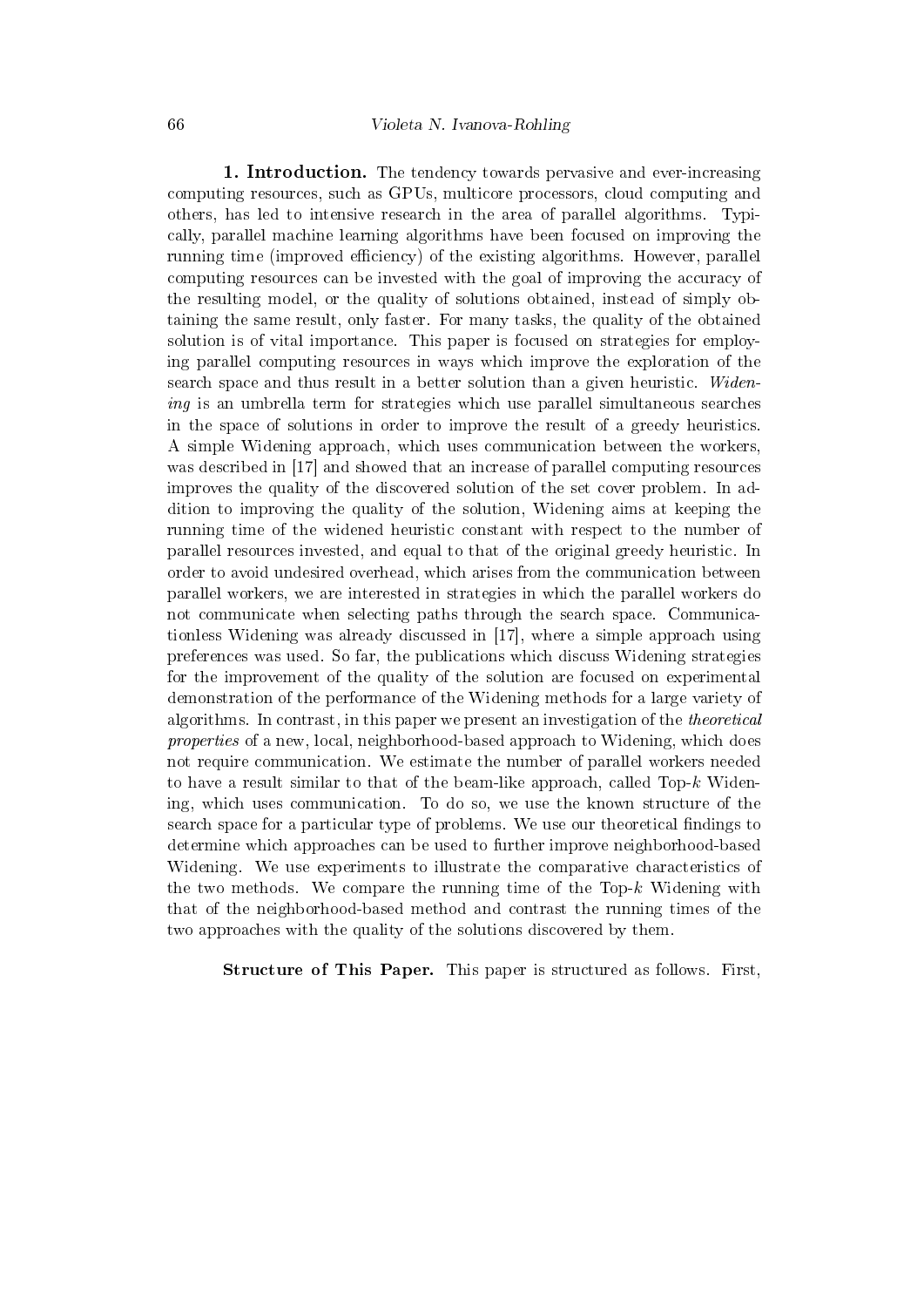we present a general setting for Widening and define the main related concepts, define Widening as iterations of refinement and selection operators, motivate the need of diversity and the need for communicationless approaches. Then, we de fine communicationless Widening approach based on neighborhoods and discuss different types of neighborhoods. We proceed to define the refinement graph, and discuss the refinement graph structure for a special type of the refinement operator. We then investigate the performance of  $N_k^o$ . We are interested in how many parallel workers are needed so that the neighborhood-based approach can compete with the communication-based Top- $k$  approach. We discuss first the case where the graph defined by the models which can be explored by  $N_k^o$ ,  $G_{N_k}$ , has a uniform distribution of edges to each model at level  $l$   $P^l$  and where  $P^l$  is strongly non-uniform. We discuss how the size of the neighborhoods affect the distribution of the paths  $P^l$  in  $G_{N_k}$ . We then proceed with practical experiments to compare how  $N_k$  and Top-k perform, as well as their running times. We conclude with discussing related work.

Goals of This Paper. We aim to compare theoretically as well as practically, using experiments, two Widening approaches:  $Top-k$  Widening and a communicationless approach, Widening via neighborhoods. We are interested in investigating how many parallel workers  $k$  are needed for the communicationless approach to perform as well as the approach which uses communication. We calculate different bounds including worst case bounds for the number of parallel workers needed. The motivation for this investigation is simple: communication between parallel workers has a strong effect on the running time of the widened algorithm.

2. General Widening of a Greedy Heuristic. Many data mining algorithms use greedy search strategies (or other types of heuristic approaches) through a space of potential solutions, choosing a locally optimal solution until a stopping criterion is satisfied. This heuristic search can be schematically presented as an iterative application of two operators: refinement  $r$  and selection  $s$ .

During the refinement operation, a temporary model  $m$  is made more specific to generate new models. The *selection* operator chooses the locally best model from all possible refinements.

The selection operator is usually based on a given quality measure  $\psi$ , which evaluates the quality of a model m from a family of models  $\mathcal{M}: \psi: \mathcal{M} \to \mathbb{R}$ . According to this notation, one iterative step of the greedy search is represented as  $m' = s_{best}(r(m))$ , where

$$
s_{\text{best}}(M) = \underset{m'' \in M}{\arg \max} \left\{ \psi(m'') \right\}.
$$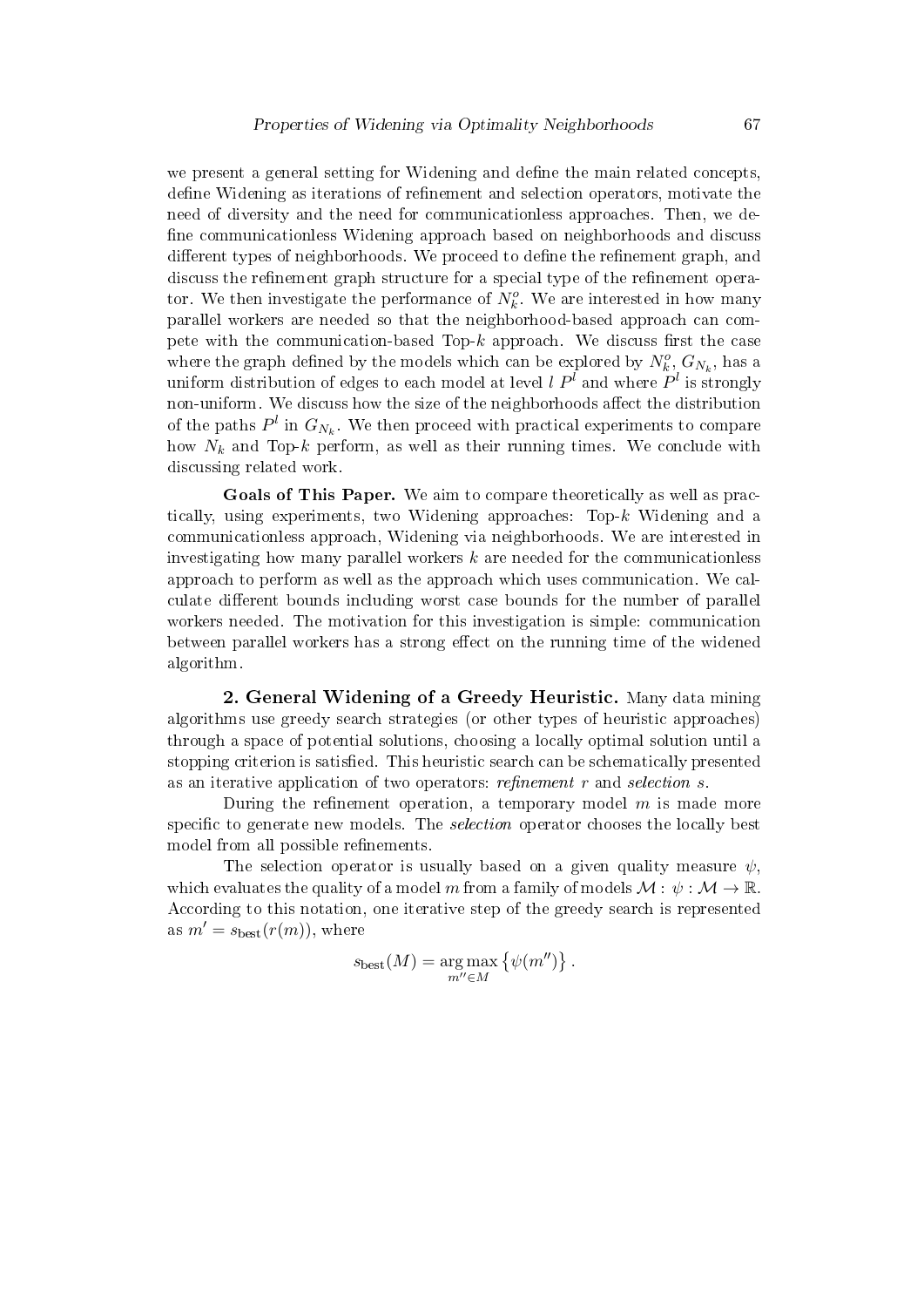68 Violeta N. Ivanova-Rohling

Namely, the model from the subset  $M \subseteq \mathcal{M}$  which is ranked highest by the quality measure is chosen at each step. Figure 1 depicts the refinement/selection representation.



Fig. 1. The classic heuristic (often greedy) search algorithm. On the left (a), the current model m is depicted in green, the refinement options  $r(m)$  are shown in gray. The selection operator  $s$  picks the yellow refinement (b) and the next level then continues the search based on this choice

It is known that unless the explored space is a matroid, choosing the locally optimal solution at every step will not guarantee discovering the global optimum. In order to improve the exploration of the search space, during Widening several solutions are chosen at each step, instead of the locally best one. One iteration of Widening can be represented as follows:

$$
M' = \{m'_1, \ldots, m'_k\} = s_w \left( \bigcup_{m \in M} r(m) \right).
$$

At each step, the *widened* selection operator  $s_w$  considers the refinements of a set  $M$  of original models and returns a new set  $M'$  of  $k$  refined models for further investigation. Parameter  $k$  is the *width* of the widened search. The larger the width, the higher the chances are of finding a better model in comparison to the normal greedy search. Figure 2 illustrates this process.

In  $[1]$  a beam-like approach, where the best k solutions are chosen at each step, was described and is referred to as  $Top-k$  Widening. In each iteration of Top-k Widening each parallel worker selects the top  $k$  choices for the refinements of its model and from the resulting  $k^2$  choices, the top k models are chosen:

$$
\{m'_{1}, \ldots, m'_{k}\} = s_{\text{Top-}k} \left( \bigcup_{i=1,\ldots,k} s_{\text{Top-}k} \left( r(m_{i}) \right) \right)
$$

where  $s_{Top-k}$  selects the top k models from a set of models according to a given quality measure  $\psi$ . In [1] it was demonstrated that Top-k Widening leads to an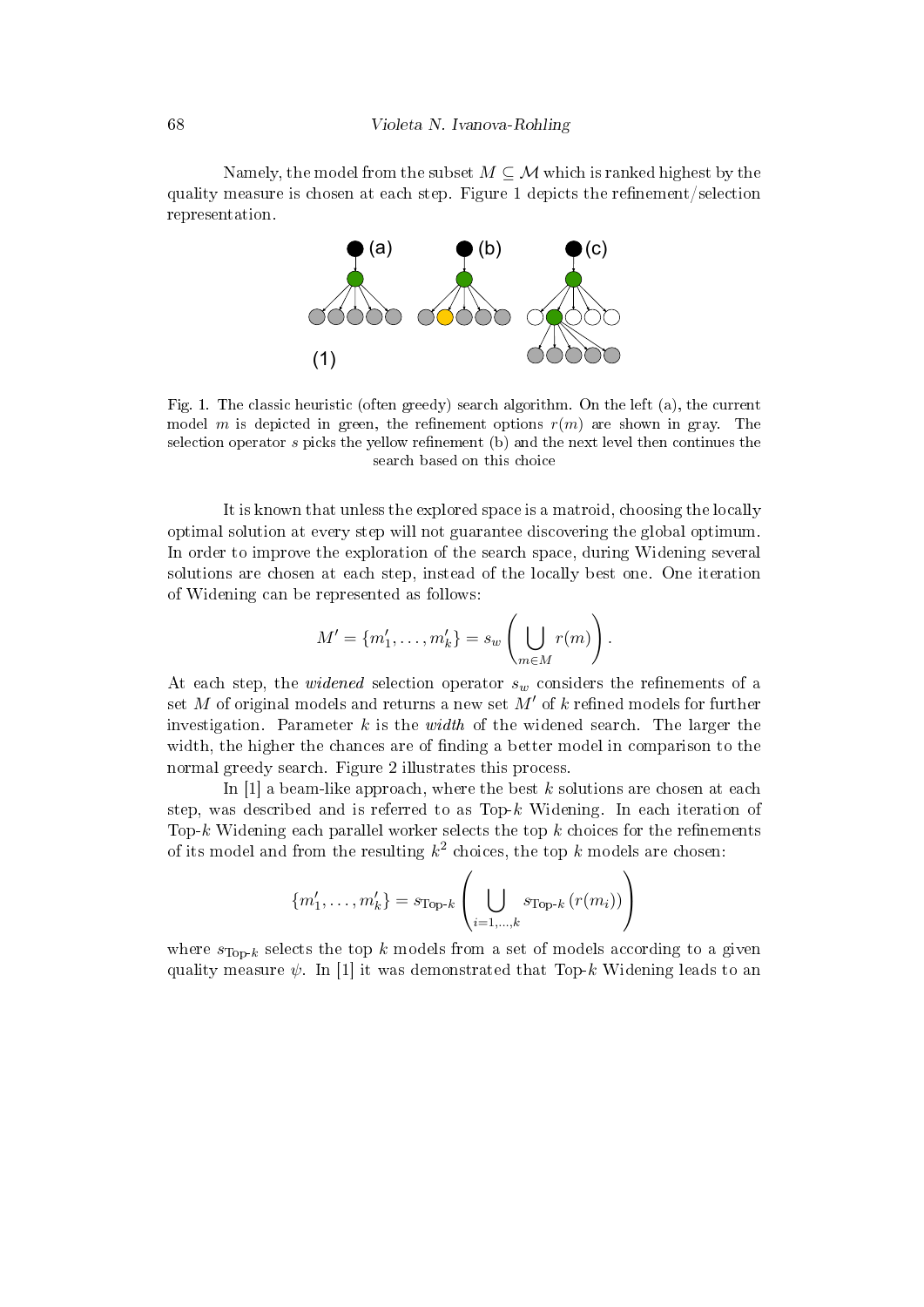

Fig. 2. Widening. From a set of models  $M$  (green circles), the refinement operator creates several sets of models (gray), shown on the left (a). The selection now picks a subset of the refined models (yellow circles in  $(b)$ ) and the search continues from these on the right (c)

improved quality and that larger width leads to better accuracy. The main issue with Top-k Widening requires communication between the parallel workers, which has a strong influence on the running time. As stated already, Widening aims at preserving the running time the same as that of the greedy heuristic. Very simple communicationless strategies for Widening have already been described in [17]. The method, based on assignment of different orders of preferences, performs well in practice, but is not a structured predictable way to explore the search space.

In this paper we will investigate the theoretical properties of a communicationless neighborhood-based approach to Widening, called Widening via optimality neighborhoods, and estimate the number of parallel workers, needed to have a result similar to that of the Top- $k$  Widening, which uses communication.

3. Communicationless Widening via Neighborhoods of Models. Ideally, we wish to split the search space among the parallel workers, so that each parallel worker explores a different partition. However, this is difficult due to the fact that initially we do not know the models in the search space. What we can do is use a localized approach: given a set of refinements  $M^r$ , we can directly force each individualized selection operator to pick a different refinement. That is, given a model m and its refinements  $M^r = r(m)$ , we assign the best k models to each of the  $k$  parallel workers. Below we formally define the concept of neighborhoods and describe a framework for this localized approach.

**Definition 1.** Given a model m, a selection operator s, a refinement operator  $r$ , and a distance measure d, the k-neighborhood of  $m' = s(r(m))$  is the ordered set  $N_k(m') = (m', m'_1, \ldots, m'_{k-1}) \subseteq r(m)$  where  $\forall i \in \{1, k-2\} : d(m'_i, m')$  $d(m'_{i+1}, m')$  and  $\exists m'' \in r(m) \setminus N_k(m') : d(m', m'') < d(m', m'_{k-1}).$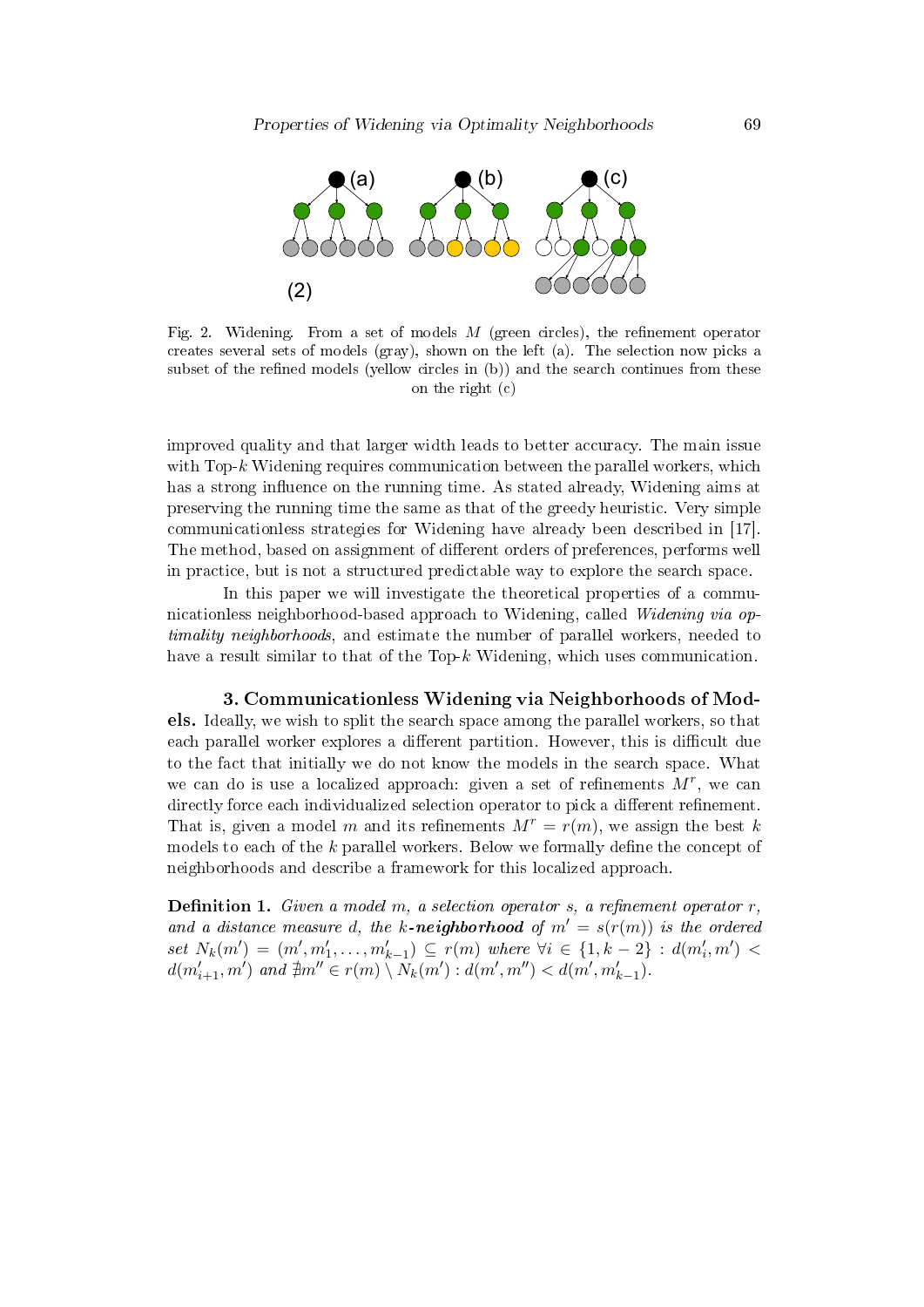In other words, a  $k$ -neighborhood of  $m',$  which is a refinement of model  $m,$ consists of the top  $k$  refinements of model  $m$  (including  $m^{\prime}),$  which are closest to  $m^{\prime}$ according to a distance d. Since we are interested in Widening of a greedy heuristic, which always selects a locally optimal choice, we dene the neighborhoods with respect to the greedy choice. A schematic representation of k-neighborhood is seen in Figure 3.



Fig. 3. Schematic representation for Widening via local partitioning of  $M^r = r(m)$ using k-neighborhoods. Different neighbors are assigned to different parallel workers, represented by their color. Here  $k = 4$ . Each parallel worker chooses the model assigned to it a priori

Given parallel workers  $w_1, \ldots, w_k$ , we can use the definition of k-neighborhood above, to define the set of individualized selection operators,  $\{s_1^{\text{N}}, \ldots, s_k^{\text{N}}\},$ with which a Widening via k-neighborhoods is performed. For each model  $m \in \mathcal{M}$ , each parallel worker prefers exactly one particular neighbor in  $N_k(s(r(m)))$ , and its choice is unique for this neighborhood.

**Definition 2.** Given a selection operator  $s$ , a refinement operator  $r$  and a model m, let  $m' = s(r(m))$ . The set of selection operators  $s_{Widening}^N = \{s_1^N, \ldots, s_k^N\}$  is a Widening via k-neighborhoods of s, if  $\forall i \in \{1,\ldots,k\} : s_i^N(r(m)) = m'_i \in$  $N_k(m') \wedge \forall i \neq j, i, j \in \{1, ..., k\} : m'_i \neq m'_j.$ 

Different types of neighborhoods can be defined, by using a different distance measure d. Based on the type of neighborhood used, the Widening search will have different properties. For example, an optimality  $k$ -neighborhood is a k-neighborhood, where d is based on the original model evaluation function  $\psi$ . We will refer to Widening via optimality neighborhoods as  $N_k^o$ . Widening via optimality neighborhoods is an attempt to emulate the Top- $k$  Widening in a communicationless manner. Its goal is to decrease the "greediness" of a heuris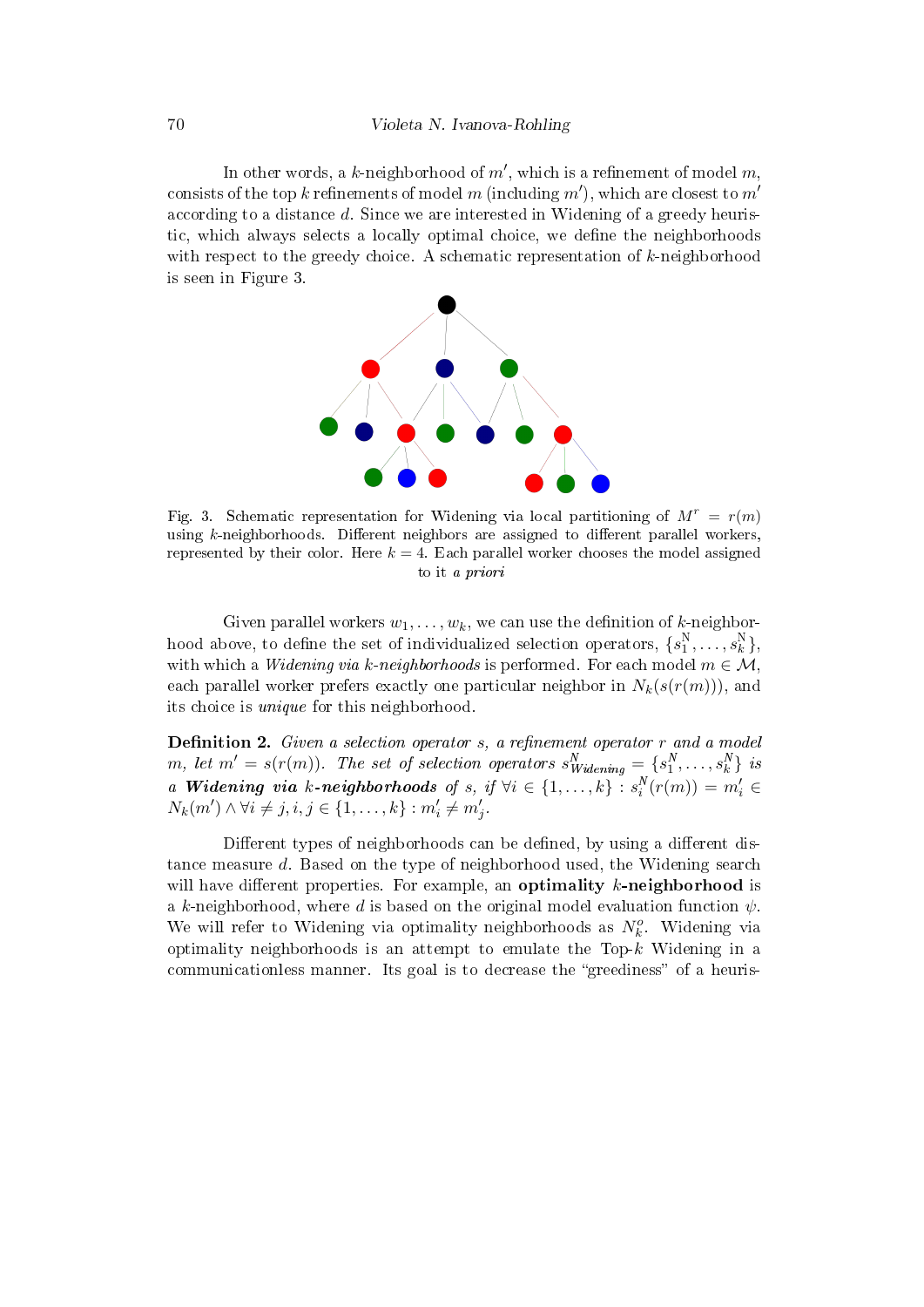tic by considering the first, second and so on choices, instead of only the greedy choice. In this type of neighborhoods the metric is defined as a distance from the quality score  $\psi$  of the locally optimal model. The size of the neighborhood serves as a constraint how much drift away from the locally optimal solution is allowed. Widening via optimality neighborhoods is similar to a randomized beam search, limited to picking k models at random from the top  $k^{l}$  candidates (branches), where l is the refinement level. For very large k,  $N_k$  may stray too much away from the locally optimal solutions in a randomized fashion, to be useful. For small values of  $k$ , just like the Top- $k$  search, it can converge to a local optimum.

Similarity neighborhoods are  $k$ -neighborhoods where the metric  $d$  is based on a similarity evaluation of particular properties of the models. Widening via similarity neighborhoods explores solutions with properties similar to those of the greedy choice. Similarity neighborhoods can be used in many different scenarios. For problems, where it is known that the greedy algorithm leads to a good solution, exploring the area around the solution of the greedy algorithm can help to discover the optimal one, or solutions of even higher quality. In the beginning of the search a good strategy is to use diversity and explore more of the search space. However, once good areas of the search space are discovered, it is useful to explore these good areas in more detail in order to discover solutions of higher quality (or even the optimal solution). This intensifying of the search in promising areas is referred to *exploitation*. An additional application is the so called *similarity* search. Many similarity searching strategies already rely on neighborhood-based greedy-like approaches. In certain situations, one may need to discover many similar models with certain properties, which perform well. Incorporating Widening via the similarity neighborhoods to these strategies can further improve the results of these searches.

In this paper, we will discuss the properties of Widening via optimality neighborhoods.

Many different models are reachable via selection paths that share common initial subpaths, but then diverge, as shown in Figure 4. We want to define another type of Widening via neighborhoods, that guarantees reachability for every model at a fixed level  $l$ . In order to achieve that, multiple workers' paths may have to intersect.

**Definition 3.** Let  $\theta$  be the size of the neighborhood, and let k be the Widening parameter. Given a model  $m$ , a selection operator  $s$ , a refinement operator  $r$ , and d, a chosen distance measure, a  $\theta$ , k-neighborhood of  $m' = s(r(m))$ ,  $N_{\theta,k}(m')$ , is an element of the Cartesian product  $N_{\theta}(m')^k = N_{\theta}(m') \times \ldots \times N_{\theta}(m')$  (k times).

Namely, k models are selected from  $N_{\theta}(s(r(m)))$ . If  $k \gg \theta$ , this implies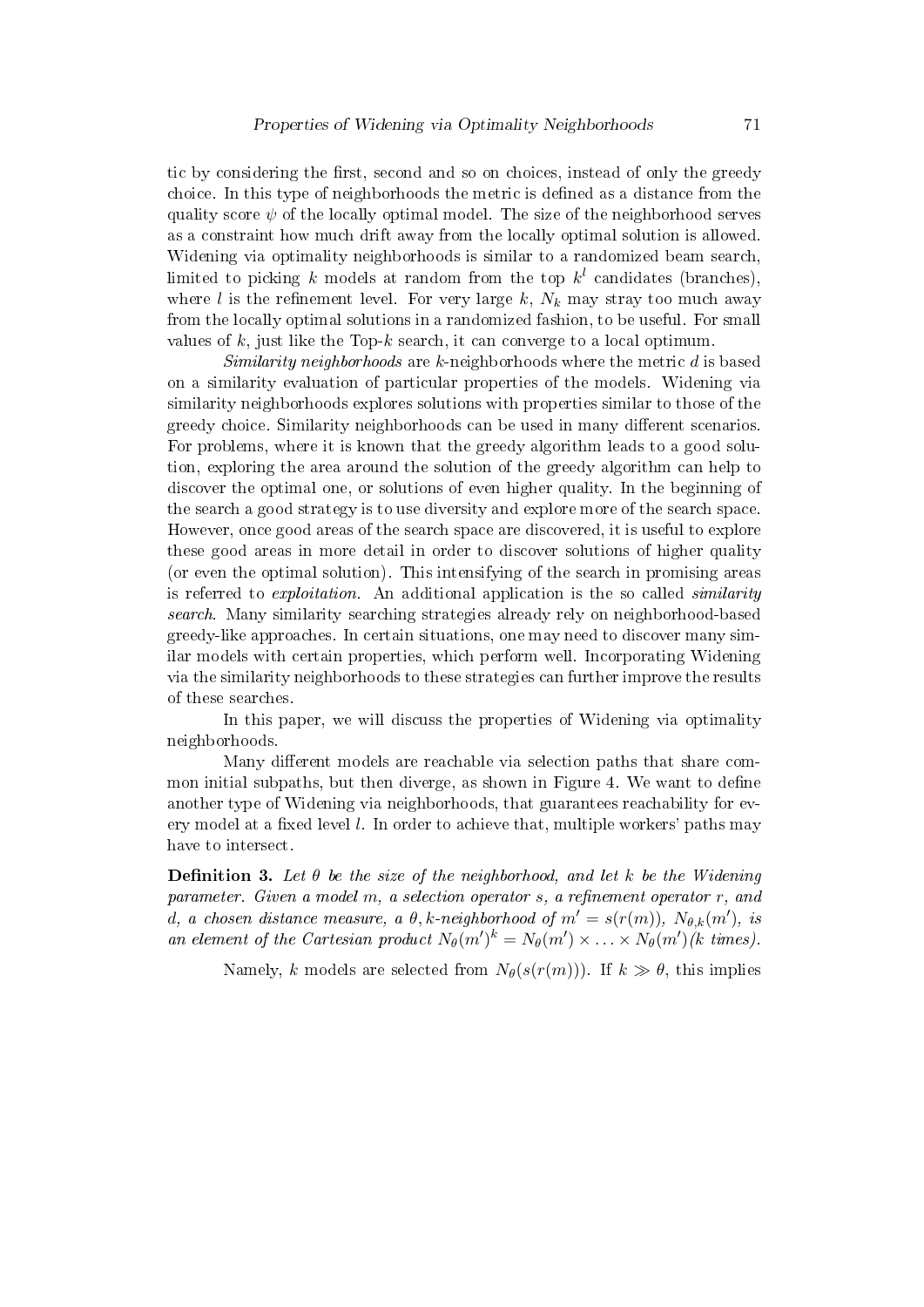

Fig. 4. Widening via  $\theta$ , k-neighborhoods

repetitions between models  $m'_0, m'_2, \ldots, m'_{k-1}$ .

We will introduce a specific type of a  $k$ -neighborhood, *randomized*  $k$ neighborhood, which we will use for our properties investigation.

**Definition 4.** Given a family of models  $M$ , we define randomized k-neighborhood Widening,  $Nr^o_k$ , as optimality k-neighborhood Widening, where each member of a given k-neighborhood is selected by a parallel worker with equal probability  $\frac{1}{k}$ .

**4. Search Space Graph**  $G_{\mathcal{M}}$ . Let M be a family of models, X be the set of model fragments in  $M$ , r be a refinement operator over  $M$ . We can use M and the refinement operation  $r(\cdot)$  to define a graph  $G_{\mathcal{M}}(V, E)$ , where V is the set of vertices, and E is the set of edges, defined as follows:  $v \in V \Leftrightarrow v \in \mathcal{M}$ and  $\forall m,m' \in \mathcal{M}, m' \in r(m) \exists e(m,m') \in E$ . Clearly,  $G_{\mathcal{M}}$  is a DAG.

Different types of refinement operators exist, depending on their complexity. The type of refinement operator defines a particular structure of the search space.

**Definition 5.** Let  $M$  be a family of models, X be the set of model fragments in  $M$ , r be a refinement operator over  $M$  with the following two properties: only one model fragment is added at a single refinement operation, and the order in which the model fragments are added does not matter. Namely, the set of model fragments  $\{x_1, \ldots, x_l\}$  uniquely defines a model m and  $\forall m' \in r(m) : m' \setminus m = x', x' \in$ X. We will refer to such a refinement operator r as refinement operator of type 1.

We will discuss the search space properties for this most basic type of refinement operators.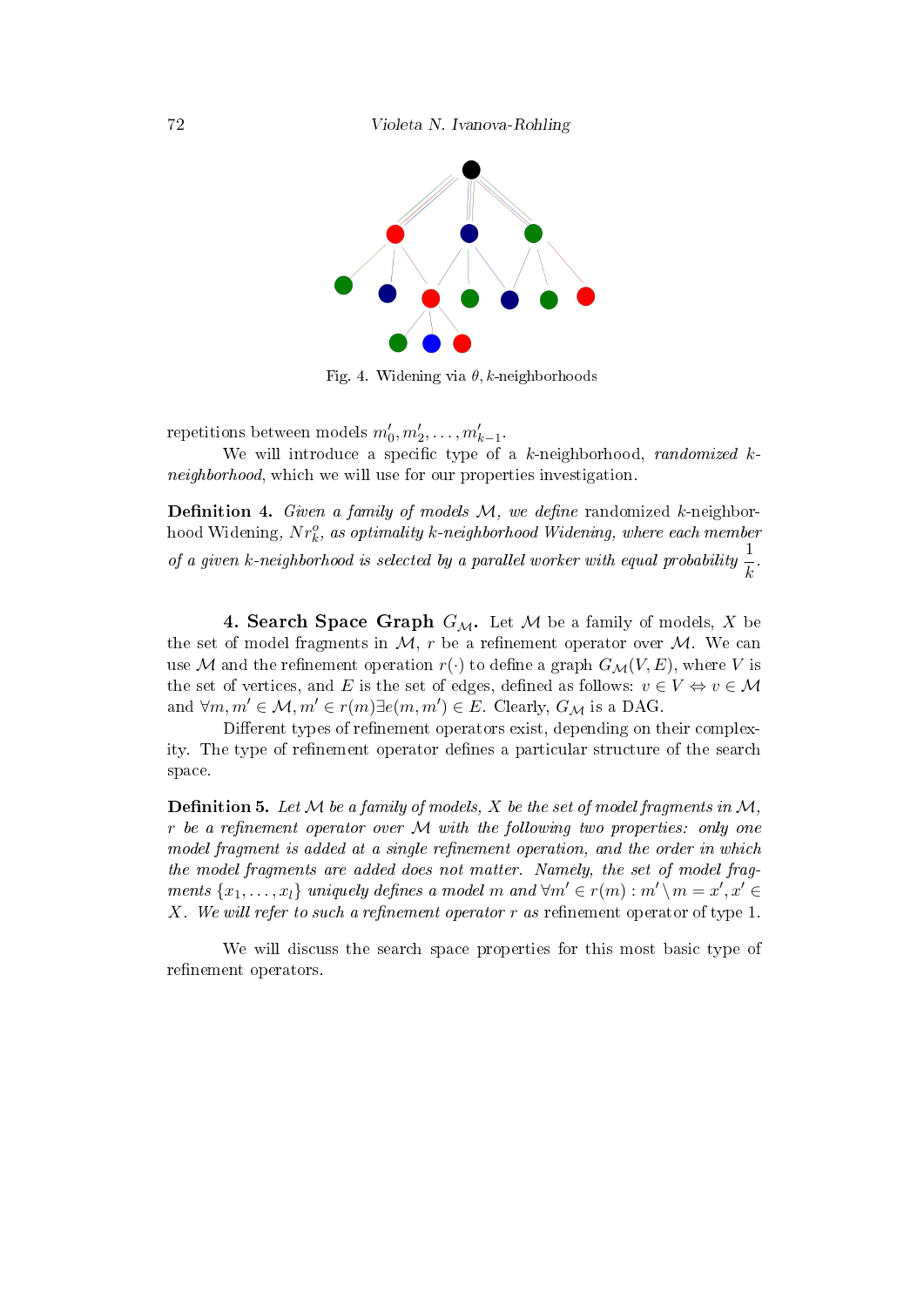**Lemma 1.** Let  $M$  be a family of models, with refinement operator  $r$  of type 1. Then,  $\mathcal{M}, \leq$  defines a lattice, where  $\leq$  is the partial order defined by r on M.

P r o o f. Let X be the set of model fragments on M. Then M, given that r is of type 1, is the powerset  $2^X$ . It is a known fact that the power set of a set forms a lattice, and we will show it below. First, we will show that each two nodes have a unique supremum. Consider two models  $m_i = \{x'_1, \ldots, x'_k\}$ and  $m_j = \{x''_1, \ldots, x''_l\}$ . Then their supremum is  $sup(m_i, m_j) = m_i \cap m_j$ . Their unique infimum is  $inf(m_i, m_j) = m_i \cup m_j$ .

**Lemma 2.** Each node (model) at refinement level  $l$  is of size  $l$  and has  $l$ in-degrees.

Proof. This follows from the definition of the refinement operator of type 1.  $\Box$ 

**Lemma 3.** The lattice of the family of models  $M$ ,  $L_M$  is a distributive lattice.

P r o o f. A lattice of sets, where the lattice operations can be given by set union and intersection, is always distributive due to the properties of these operations.  $\Box$ 

### Example: Search Space Graph for the Set Cover Problem (SCP)

Formal Definition of the SCP. We consider the standard (unweighted) set cover problem. Given a universe X of n items and a collection  $S$  of q subsets of  $X : \mathcal{S} = \{S_1, S_2, \ldots, S_q\}$ . We assume that the union of all of the sets in  $\mathcal{S}$  is X, with  $|X| = n$ :  $\bigcup S_i = X$ . The aim is to find a sub-collection of sets in S,  $S_i$ ∈S

of minimum size, that covers all elements of  $X$ . A model  $m$  in this setting is a collection of subsets, or a cover C. The refinement operator  $r(\cdot)$  adds a single subset, not yet part of  $C$ , to  $C$ .

**The Lattice**  $G_{\mathcal{M}_1}$  for SCP. At level  $l=0$  is the empty model  $G^0=\{m_0\},$  $m_0 = \{\}$ . At level  $l = 1$  the graph consists of each possible subset, provided by the problem.  $G^1 = \{S_1, \ldots, S_q\}$ . The refinement operator  $r(m)$  generates all possible refinements, which consist of adding a single subset to  $m$ , which does not yet belong to m. At level  $l$  the graph  $G^l$  consists of the models of complexity  $l$ (i. e., models containing l subsets). The paths between nodes show the refinement relationship.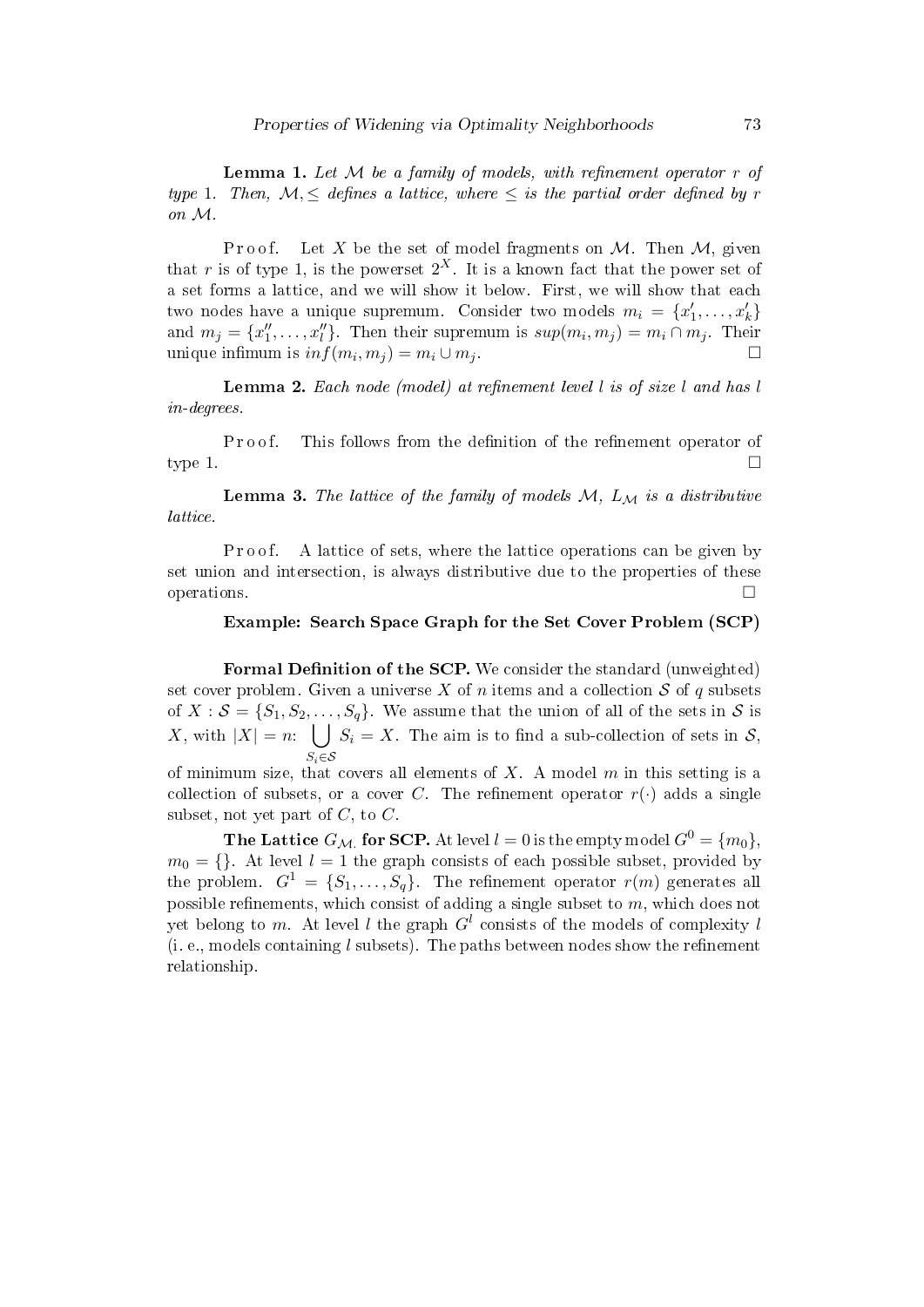#### A Negative Example: Search Space Graph for Decision Trees

**Definition 6.** We will call a refinement operator of type 2,  $r_2$  if the model is not an unordered set of model fragments, where the refinement operator adds a new model fragment to this set, but is a collection of alternative unordered sets of model fragments.

A refinement operator  $r$  for decision trees is not of type 1, but of type 2. Instead of a single unordered set of model fragments, a decision tree can be presented as a collection of alternative unordered sets of model fragments, which are alternative paths in the decision tree.

The refinement operator at a given step generates all possible refinements of model  $m$  by adding one model fragment, or attribute test, at one of the possible alternative unordered sets (branches).

**Lemma 4.** The refinement graph of decision trees, built using a refinement operator  $r_2$  as described in Definition 6 is not a lattice, but only a directed set.

P r o o f. Consider two trees of depth 1, Imagine two decision trees of the type  $a(b, c)$  and  $c(d, e)$  which have no common model fragment. Then the following decision trees are both lower bounds according to the order defined by the refinement operator  $r_2$ ,  $a(b(d), c(e))$  and  $c(d(a), e(b))$ , however they do not have a greatest lower bound, because all the lower bounds are either incomparable to these two, or smaller, according to the order defined by  $r_2$ .

**5. Performance of**  $N_k^o$ . The Widening approach  $N_k^o$  is a communicationless Widening strategy, which aims to explore the search space by considering not just the locally optimal choice, but also using the k optimality neighbors of the locally optimal choice in each refinement set  $M^r = r(m)$ . It aims to emulate in a communicationless way the Top- $k$  Widening approach. By contrast, Top- $k$  Widening is a communication-heavy approach, which at a given refinement step selects the best k models from  $\bigcup M_i^r = \bigcup r(m_i), i = 1, \ldots, k,$  where  ${m_1, \ldots, m_k}$  are the models selected from the previous step. Each parallel worker in Top-k has access to each of the k refinement sets at a given step, while each parallel worker in  $N_k^o$  has access only to one refinement set at a given step.

It is important to see how these two methods compare to each other and whether the communicationless Widening strategy can compete with the communication-heavy Top-k. For  $k = 1$ , both methods explore the greedy path, and will obtain the same results. We will study how the two approaches differ for a larger k. First, let us compare Top-k and  $N_k^o$  in terms of search space exploration.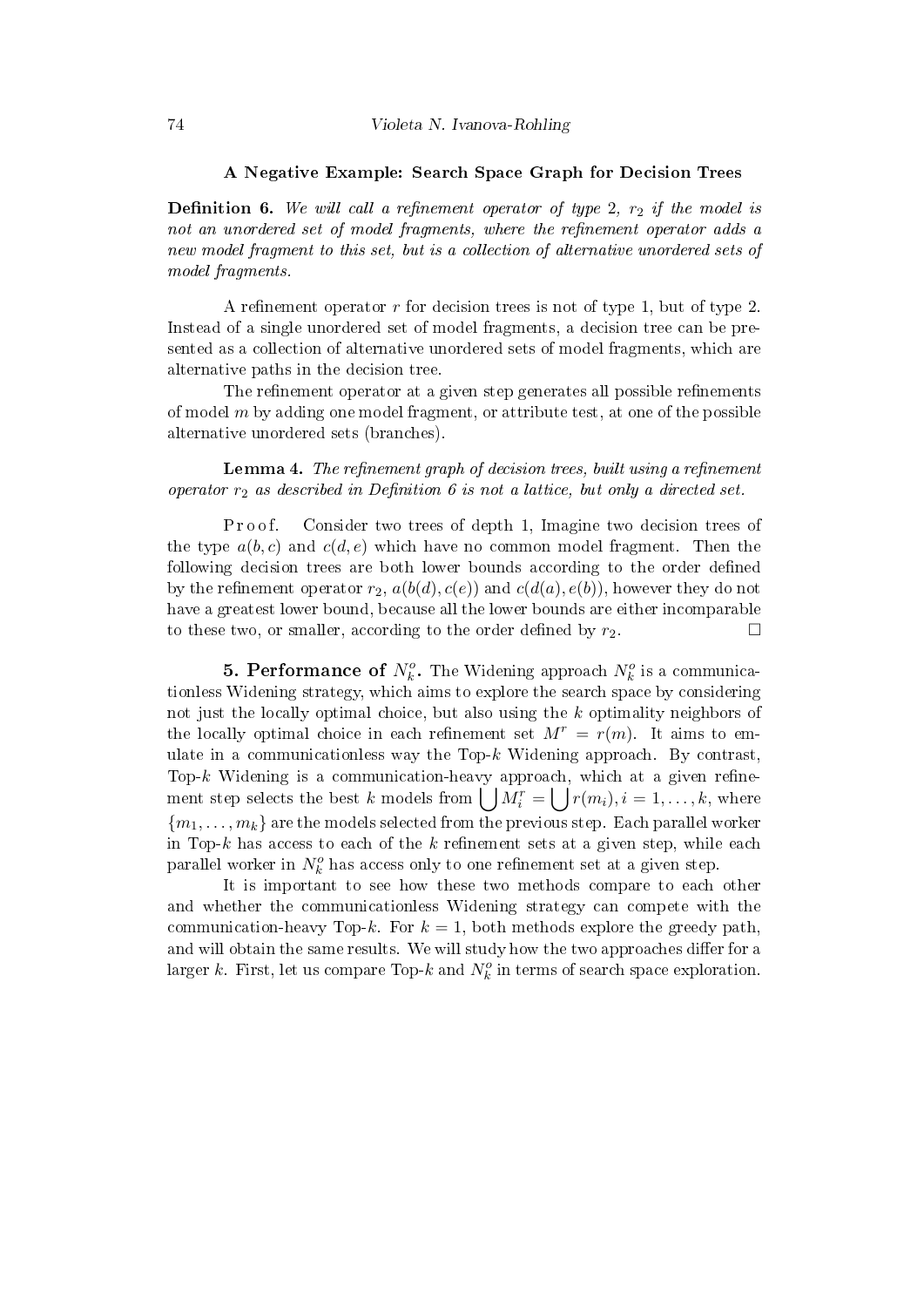**Lemma 5.** Let  $m_i, m_j \in \mathcal{M}$  be two distinct models, then the optimality neighborhoods of these two models can have at most one model in common:

$$
|N_k^o(m_i) \cap N_k^o(m_j)| \le 1.
$$

In fact, they intersect iff the two models belong to the same refinement set  $m_i, m_j \in$  $r(m)$ .

P roof. The statement follows from the lattice property. Every two nodes have exactly one supremum and one infimum. The infimum can be a direct refinement of both models or a refinement, reached by several applications for the refinement operator.

Let us consider the artificially constructed Widening approach FullTop- $k$ .

**Definition 7.** Given a model evaluation function  $\psi : \mathcal{M} \to \mathbb{R}$ , and models  $m_1, \ldots, m_k$  the function  $s_{FullTop-k}$  is defined as follows:

$$
s_{\text{FullTop-k}}(r(m_1,\ldots,m_k)) := \bigcup_{i=1}^k s_{\text{Top-k}}(r(m_i)).
$$

FullTop- $k$  search is essentially a breadth first search with pruning to the first k children of each already explored node (model). We will use FullTop- $k$ to bound the subspaces of the search space explored by both Top- $k$  and  $N_k^o$  and compare them.

Lemma 6. The following two conditions hold.

- 1.  $Top-k(\mathcal{M}) \in FullTop-k(\mathcal{M})$ .
- 2.  $N_k^o(\mathcal{M}) \in FullTop-k(\mathcal{M})$ .

P r o o f. Part one follows by design. More precisely, Top- $k$  selects the best k models from  $\cup r(m_i), i \in \{1, \ldots, k\}$ . In the extreme, these are k models from the same refinement set  $M^i = r(m_i)$ .

Part two also follows from the design:  $N_k^o$  explores exactly a subset of the paths, traversed by FullTop- $k$ .

The relationship between Top- $k$ ,  $N_k^o$ , and FullTop- $k$  is visualized in Figure 5.

**Definition 8.** Given a family of models  $M$  with a refinement operator  $r$  of type 1, we define randomized k-neighborhood Widening,  $Nr_k^o$ , as optimality k-neighborhood Widening, where each member of a given k-neighborhood is selected by a parallel worker with equal probability  $\frac{1}{k}$ .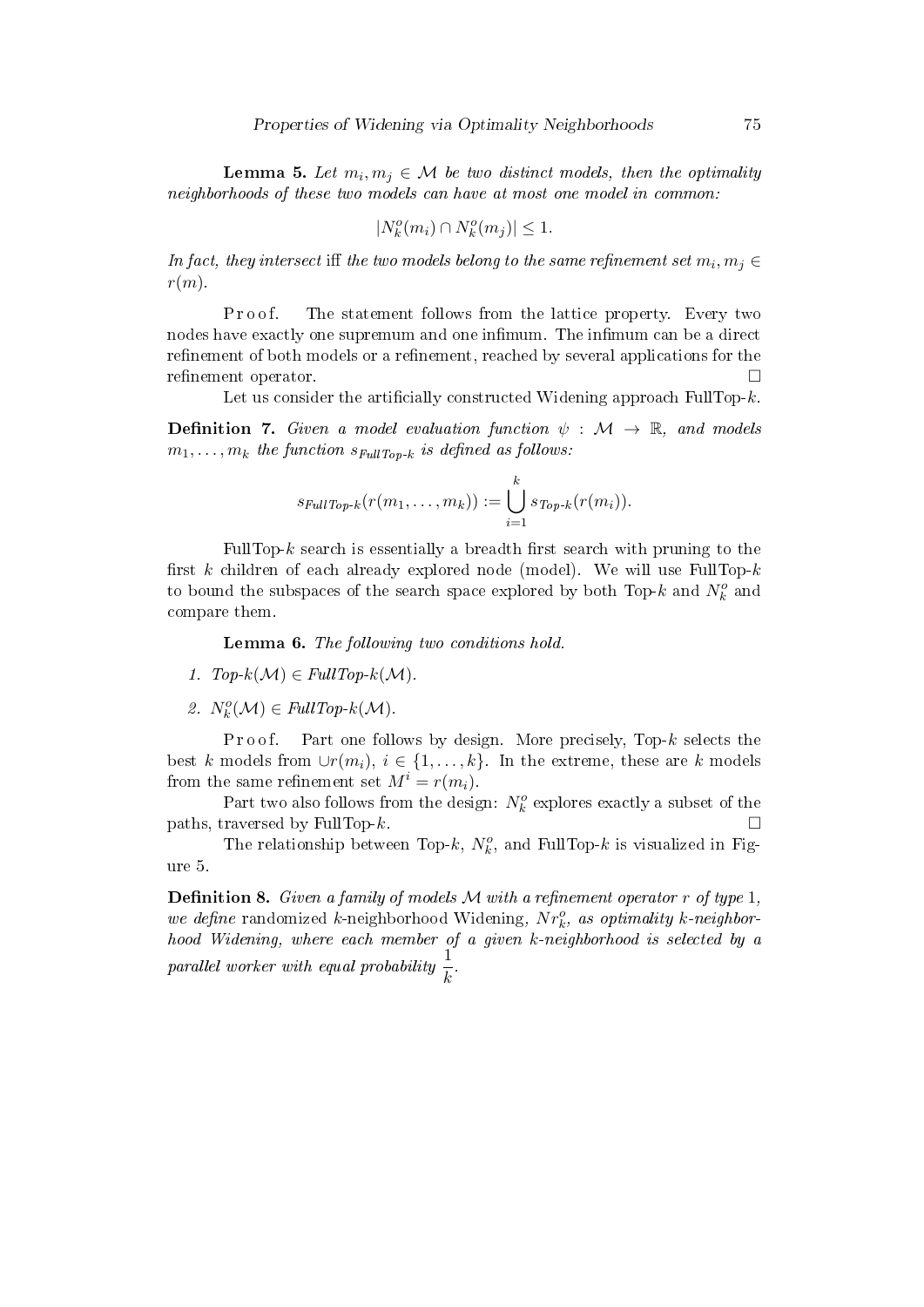

Fig. 5. The artificial FullTop- $k$  structure, a bound for  $N_k^o$  and Top- $k$ 

Instead of assigning a unique neighbor from a neighborhood to each parallel worker, each model can be chosen with the same probability. For simplicity of calculations, we will consider below that  $N_k^o$  is implemented as  $Nr_k^o$ .

**Definition 9.** Given a set of models  $M$  and a model quality evaluation function  $\psi: M \to \mathbb{R}$ , we define a performance-based distance  $d_{\psi}: M \times M \to \mathbb{N}$  as follows. For every two models  $m_i, m_j \in M$ ,  $\psi(m_i) \leq \psi(m_j)$ , let  $M_{ij}$  be the set of all models  $m \in M$  such that  $\psi(m_i) \leq \psi(m) < \psi(m_j)$ . Then  $d_{\psi}(m_i, m_j) = |M_{i,j}|$ . We define that  $d_{\psi}(m_i, m_j) = 0$  iff  $i = j$ .

The Graph,  $G_{FT-k}$ , Generated by FullTop-k. Let us consider the graph that consists of the model subspace explored by FullTop- $k$  until refinement step l.

**Definition 10.** Let  $G_{FT-k}$  be the graph generated by FullTop-k exploring the space of models. Then the set of vertices V consists of the set of models explored by FullTop-k until refinement level l. The set of edges  $E$  represents the relationship of direct refinement between the vertices. More precisely,  $e = e(m_i, m_j) \in E \Longleftrightarrow$  $m_i \in r(m_i)$ .

The graph  $G_{FT-k}$  is a subgraph of the search space graph  $G_{\mathcal{M}}$ .

**Lemma 7.** The graph  $G_{FT-k}$  is a directed acyclic graph (DAG). Moreover, each node of  $G_{FT-k}$  has k out-degrees.

**Lemma 8.** The  $Nr_k^o$  Widening is equivalent to k independent random walks (performed by the parallel workers) on  $G_{FT-k}$ .

P r o o f. Follows by design of  $Nr_k^o$ .  $G_{FT-k}$  contains every potential choice of  $N r_k^o$  and each parallel worker chooses exactly one node (model) at each step.  $\Box$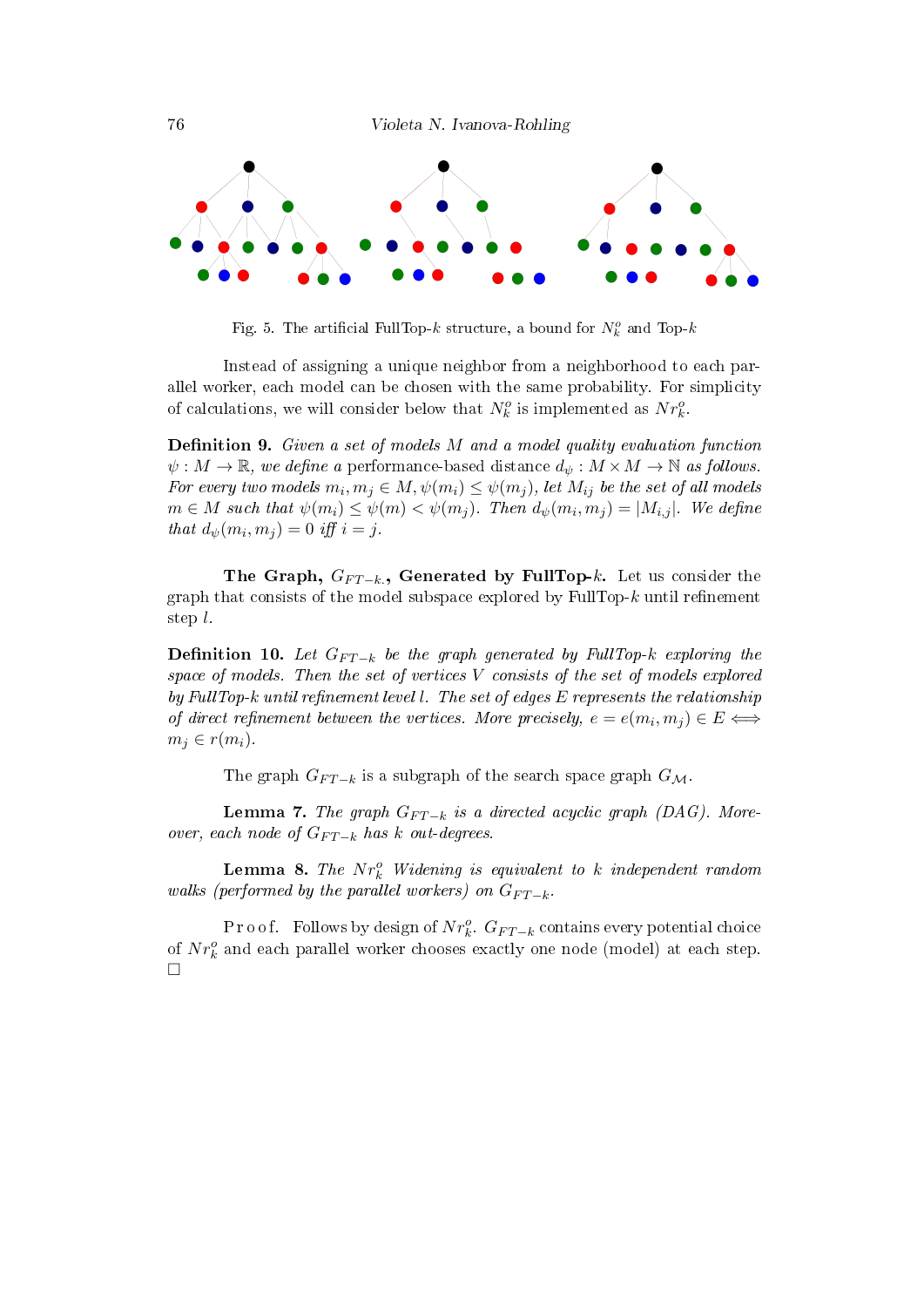**Lemma 9.** Let X, where  $|X| = n$  be the set of model fragments, refinement operator of type 1 r and let  $M$  be the family of models, defined by  $r, X$ . The  $graph\ G_{FT-k}\ has\ at\ most\ \min(k^l, \binom{n}{l}$ l  $\bigg)$  nodes at level l.

 $\sqrt{n}$ Proof. The number of models in  $M$  at refinement level l is at most l ), while the number of different models in the refinement graph  $G_{FT-k}$  is at most  $k^l$ .<br>1980 - Paul Barbara, politikar eta biztanleria (h. 1905).<br>1980 - Johann John Barbara, politikar eta biztanleria (h. 1906).

**Probability Distribution Associated with**  $G_{FT-k}$ **.** The solutions of  $Nr_k^o(\mathcal{M})$  at level l depend on the structure of  $G_{FT-k}$ . Namely, it depends on the intersections between the refinement sets of selected models at each step in FullTop-k, or, equivalently, on how many *in-degrees* each model-vertex has. We know that at a given refinement level, each pair of refinement sets intersects at most once. This follows from the lattice structure.

Let  $P^l$  be the probability distribution for each node at level  $l$  to be discovered by a random walk. At each level  $l$ , the probability  $p_i^l$  for reaching a node  $m_i^l$ depends on the number of in-degrees to  $m_i^l$  as well as the probability distribution  $P^{l-1}$ . Let T be the transition matrix associated with  $G_{FT-k}$ .

Then,

$$
P^l = P^{l-1}T.
$$

This is demonstrated in Figure 6: the probability of reaching the purple, blue or yellow node is two times greater than the probability of reaching the red node.



Fig. 6. A figure representing the Widening via randomized neighborhoods as random walks on the graph of models

Uniformly structured graphs lead to uniform  $P^l$ , probability distribution of reaching the nodes at level  $l$ . For very degenerate refinement graphs, where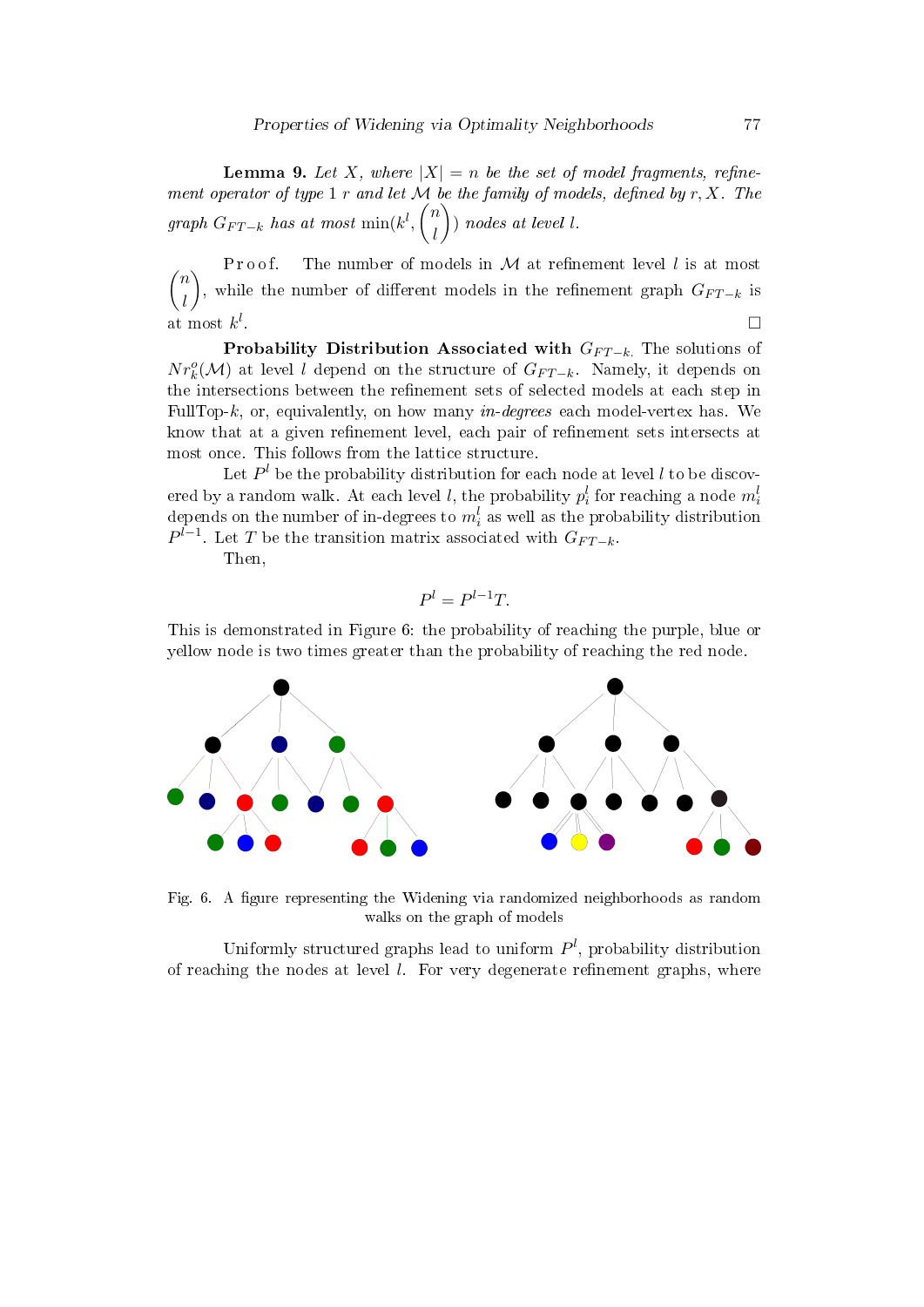$P<sup>l</sup>$  is strongly nonuniform, the set of solutions will consists of repetitions of some solutions and others may not be at all reached.

Uniform Distribution in  $G_{FT-k}$ . The distribution of edges in  $G_{FT-k}$ determines the probability distribution of reaching each node of the graph. In Section 5, we discuss the relationship between size of the neighborhood,  $k$ , and the probability distribution associated with the graph  $G_{FT-k}$ . Briefly, for smaller k it is more likely that the graph is degenerate, due to the higher chances of converging to local optima.

**Theorem 10.** Given that  $P^l$  is uniform, the solutions discovered by Widening via  $Nr_k^o$ ,  $\{Nr_k^o(\mathcal{M})\}\in\}$  are on the average uniformly distributed among the solutions  $\{FullTop-k(\mathcal{M})\}$ . Thus  $\max_{\psi}(\{(Nr_k^o)^l(\mathcal{M})\})$  will be on the

average at most  $\frac{k^{l-1}}{2}$  $\overline{2}$  models away with respect to the model quality function  $\psi$ from  $\max_{\psi}(\{FullTop-k^l(\mathcal{M})\}).$ 

P r o of. To begin with, let us consider each model discovered by {FullTop- $k^{l}(\mathcal{M})$ } as distinct. There are  $k^{l}$  models discovered by FullTop-k at level l,  $|\{\text{FullTop-}k^{l}(\mathcal{M})\}| = k^{l}$ . Each of these models is reachable with equal probability by  $Nr_k^o$ , since each path traversed by FullTop-k is equally likely to be traversed by  $Nr_k^o$  by design. So assuming  $k^l$  distinct models at level *l* in  $\{FullTop-k^{l}(\mathcal{M})\},$  each of the models has equal probability of being chosen. From this follows that the k models discovered by  $Nr_o^k$  will be uniformly distributed among those  $k^{l}$  models of  $\{FullTop\text{-}k^{l}(\mathcal{M})\}$ . This implies that the  $\max_{\psi}(\{(Nr_k^o)^l(\mathcal{M})\})$  will be at most  $k^{l-1}$  models away from  $\max_{\psi}(\{\text{FullTop-}k^{l}(\mathcal{M})\}).$ 

Upper Bound for the Number of Parallel Workers. We now want to derive an upper bound for the number of parallel workers  $k$  needed to guarantee  $\{Nr_{\theta,k}^o\} = \{\text{Top-}k\}.$  We will denote the performance of a given set of models M as  $\Psi$ . While it can be defined in various ways, such as the minimum, the maximum or the average solution quality of the models in the set, here we will define it as the maximum score among the models in the set. Namely,

$$
\Psi = \max(\psi(m)), \forall m \in M
$$

In the worst case,  $max_w \{Top\theta\} = max_w \{FullTop\theta\}$ . We want to have a quantitative estimation of how large does  $k$  need to be, so that we can guarantee  $\Psi(\{\text{Top-}\theta(\mathcal{M})^l\}) = \Psi(\{Nr_{\theta,k}^o(\mathcal{M})^l\})$  in the worst case scenario, where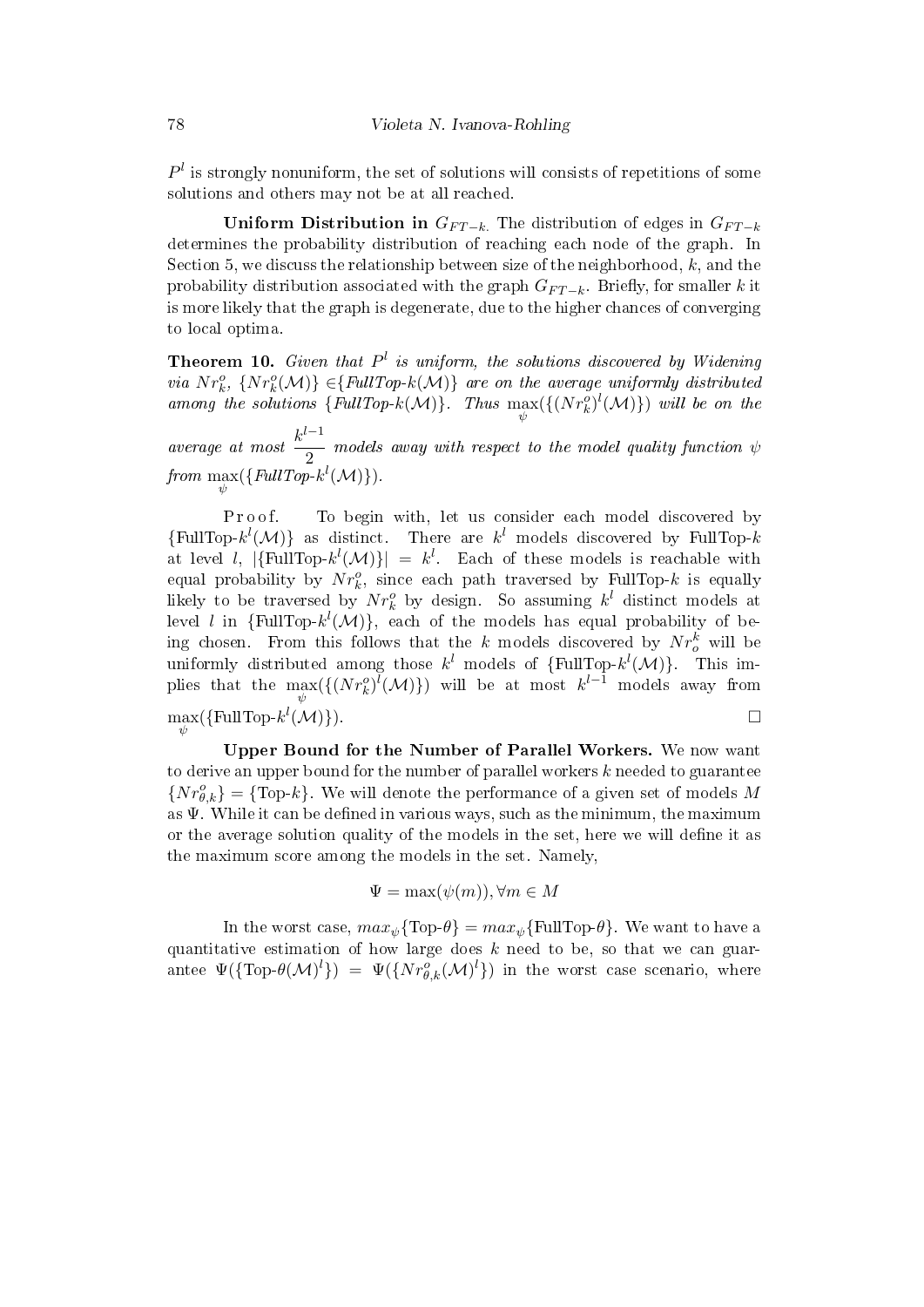$\Psi(\{\text{Top-}\theta(\mathcal{M})^l\}) = \Psi(\{\text{FullTop-}\theta(\mathcal{M})^l\})$ . In order to be able to guarantee that  $\Psi(\{Nr_{\theta,k}^{o}(\mathcal{M})^l\})$  discovery of the best solution discovered by Top- $\theta,$   $k$  needs to be large enough to discover every solution at level l. This is related to the number of paths in  $G_{\text{FullTop-}\theta}$  at level  $l$ . In  $G_{\text{FullTop-}\theta}^l$  the models at level  $l$  are at most  $\theta^l$ .

**Theorem 11.** We assume a uniform distribution P of the edges in  $G_{FullTop-0}$ . For  $k = \min(\theta^l, \binom{n}{l})$ l  $\Big),\;N r_{\theta,k}^o\;$  explores fully the models explored by FullTop- $\theta$  at step l and guarantees  $\Psi(Nr_{\theta,k}^o(\mathcal{M}))^l \geq \Psi(\lbrace Top\text{-}\theta(\mathcal{M})^l \rbrace)$ .

P r o o f. The graph  $G_{\text{FT-}\theta}$  is a DAG, where each node has  $\theta$  out-degrees. At level  $l-1$  there is at most  $\theta^{l-1}$  nodes, so the total number of edges will be at most  $\theta^l$ . So for  $k = \min(\theta^l, \binom{n}{l})$ l ) we can guarantee that  $\Psi_{\text{max}}\{N_{k,\theta}^{o,l}\} =$  $\Psi_{\text{max}}(\{\text{FullTop-}\theta^l\})$  $\}$ ).

In this worst case, in which Top- $\theta$  discovers the best model from {FullTop- $\theta^l$ }, a significantly larger number of parallel resources are needed for the communicationless Widening approach to be able to guarantee the same performance as that of Top-k Widening.

 $N r_{\theta,k.}^o$  with Strongly Non-uniform Distribution  $P^l$ . Strongly nonuniform distribution is very disadvantageous for the  $N_k^o$  Widening methods in comparison to the Top- $k$  approach. In the case, where the distribution is strongly non-uniform, every model at level  $l$  needs to be reached, in order to be able to guarantee performance close to that of the Top-k approach.

**Theorem 12.** Assume that  $P^l(x)$  represents the probability for each model at level l to be reached by a random walk on  $G_{FullTop-θ}$ . Then, for  $k = \frac{1}{min I}$  $\min P^l(x)$ parallel random walks each model at level l will be reached on average.

Proof. For  $k = \frac{1}{\cdot \cdot \cdot}$  $\frac{1}{\min P^l(x)}$  on average the node reached by minimum number of paths will be reached.  $\Box$ 

In order to avoid this degenerate situation, there are several things to keep in mind. First, a small neighborhood size favors convergence to local optima, which is a big disadvantage especially for the communicationless method (although it is also a disadvantage of the Top- $k$ , as it may explore too similar solutions in parallel). Furthermore, the use of diversity can help avoid degenerate graphs.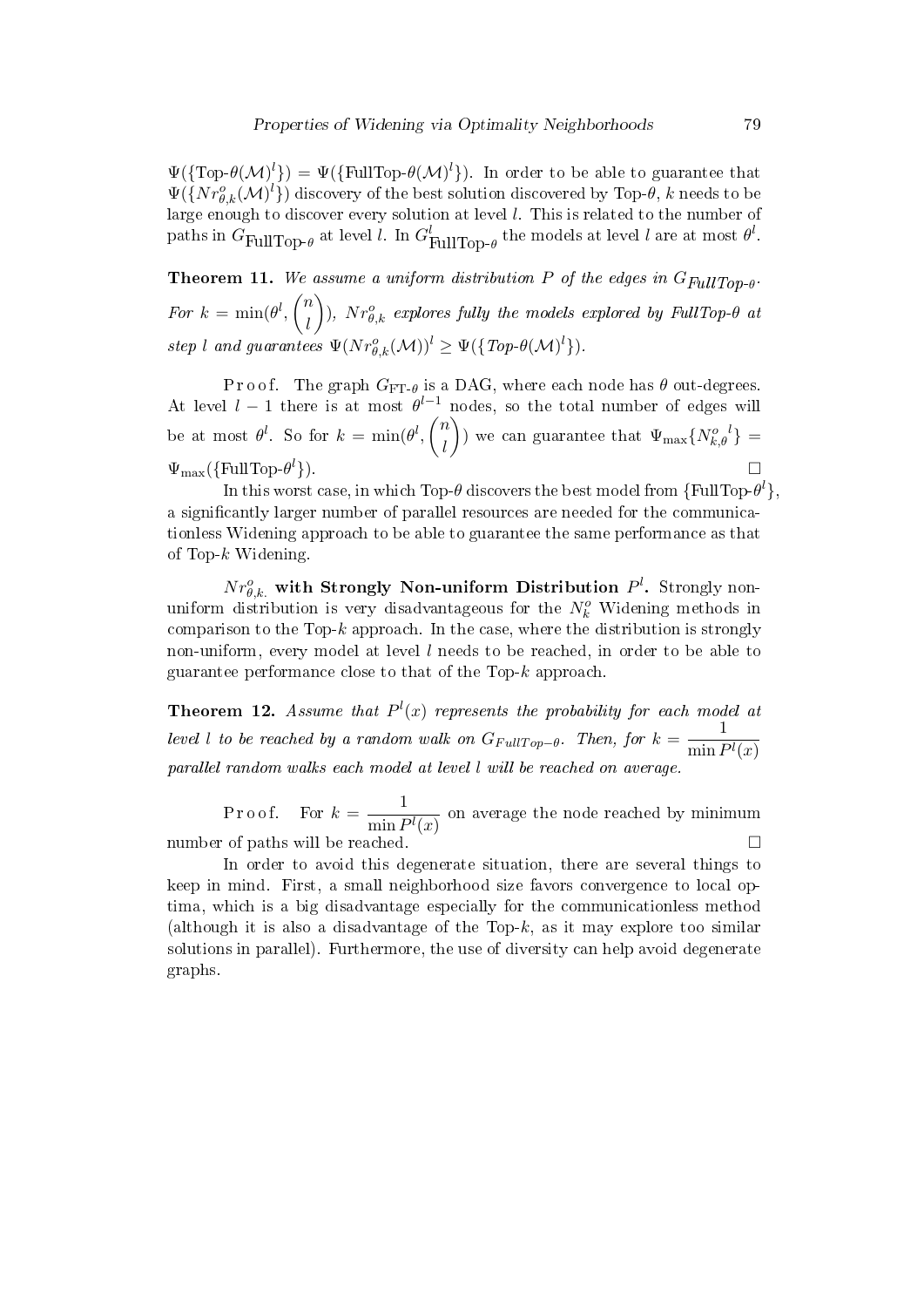Size of Neighborhood and Probability Distribution,  $P^l.$  Extremely degenerate graphs with strong intersections will more likely occur for small  $k$ . For large  $k$  intersections will be close to uniformly distributed, as they will be representing the lattice structure of the search space. For small  $k$  these intersections represent getting stuck at a local peak. Of course all of this depends also on the general structure of the search space. We know that the refinement graph in the case of a simple refinement operator is a lattice, in which each node at level  $l$  can be reached via l paths.

 ${\bf Lemma \ 13.} \ \ Let \ \{FullTop-k^l({\cal M})\} = \{m_1^l, \ldots, m_p^l\}, \ where \ m_i^l, i \in \{1, \ldots, k\}$ are unique models, each repeated respectively  $n_1, n_2, \ldots, n_p$ .

As k increases,

 $n_1, \ldots, n_p \to n$ .

P r o o f. Follows from the lattice structure of the search space.  $\Box$ The k models discovered by  $Nr_o^k$ , will be uniformly distributed among those  $k^{l}$  models of FullTop-k. This implies that the  $\max(\{(Nr_k^o)^l(\mathcal{M})\})$  will be at most  $k^{l-1}$  models away from max({FullTop- $k^{l}(\mathcal{M})$ }).

Properties of  $\theta$ , k-Neighborhoods. We can find how many parallel workers are needed for  $\max_{score} \{(N_{\theta,k}^o)^l(\mathcal{M})\}$  to be some distance from  $\max_{score} \{\text{Top-}\theta^l(\mathcal{M})\}.$ 

**Theorem 14.** Given a uniform distribution  $P^l$ , for  $k = \theta^l/p$ , the best solution discovered by  $N_{\theta,k}^o$  is on average p models away from the best solution discovered by FullTop- $\theta$ .

P r o o f. The solutions discovered by the parallel workers at step  $l$ , using  $N_{\theta,k}^o$ ,  $(\{N_{\theta,k}^o\}^l(\mathcal{M})\}$  are uniformly distributed among the solutions discovered by FullTop- $\theta$ . This follows from Lemma 10.  $G_{\text{FT-}\theta}$  is the bound for Top- $\theta$ , and thus  $max\{N_{\theta,k}^o\}$  is at most p models away in the graph  $G_{\text{FT-}\theta}$  from  $\max_{\psi}$ {FullTop- $\theta$ }.  $\Box$ 

6. Experimental Results and Discussion. In this section we will present experimental results from the application of Widening via optimality neighborhoods and Top-k Widening to the greedy algorithm for the set cover problem. We will compare the quality of the solution obtained (size of the cover) by both methods, and the effect that the number of parallel workers and size of neighborhood have on the quality of the solution. We will also compare the running time for different sizes of optimality neighborhoods to the running time of the Top-k Widening approach.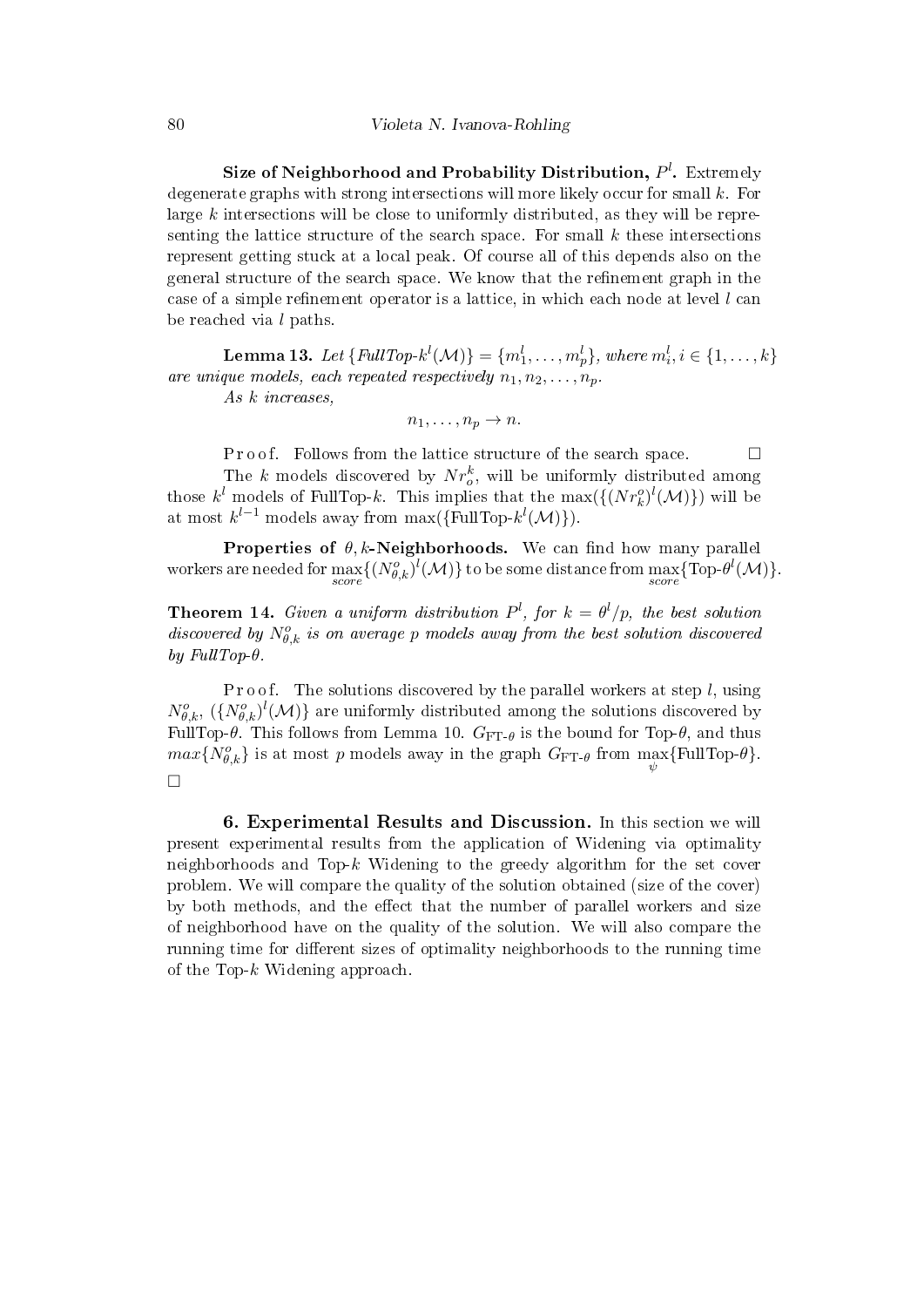Greedy Set Covering. The greedy algorithm [18] attempts to construct the minimal set cover in the following way. It starts with the empty set being the temporary cover and at each step selects and adds a single subset to it. The subset selected is the one which contains the most elements that are not yet covered by the temporary cover. Algorithm 1 illustrates this procedure.

|  |  |  |  | <b>Algorithm 1:</b> Greedy Algorithm for Set Cover Problem, |
|--|--|--|--|-------------------------------------------------------------|
|--|--|--|--|-------------------------------------------------------------|

**Data:** collection  $S$  of sets over universe  $X$ **Result:** set cover  $C: \left| \ \right|$ S∈C  $S = X$  $C \leftarrow \emptyset$ ; repeat  $S_{\rm current} = \bigcup$ S∈C S  $S_{\text{best}} = \arg \max_{S \in \mathcal{S}} \left\{ |S \backslash S_{\text{current}}| \right\}$  $C \leftarrow C \cup S_{\text{best}}$ until  $|$   $|$   $S = X;$  $s\bar{\in}C$  ${\bf return}$   ${\bf \tilde{C}}$ 

Top-k Widening of the Greedy Algorithm for the Set Cover Problem. In contrast to the greedy algorithm, the Widening of the greedy algorithm builds  $k$  temporary covers in parallel. The focus in this algorithm is to use resources to explore a large number of refinements in parallel.

A single iteration of the widened algorithm then operates as follows. Let  $C_1, \cdots, C_k$  represent the k temporary covers. A refinement of  $C_i$  is created by adding a new subset to  $C_i$ . For each  $C_i$ , the k refinements which contain the largest number of elements, are selected. This results in  $k^2$  refinements in total. From those, the top  $k$  refinements are selected, resulting in  $k$  new temporary covers  $C_1^{'}$  $1'_1, \dots, C'_k$ . As we will see later, the quality of the solutions will increase with larger  $k$ , due to more options being explored in parallel.

Widening of the Greedy Algorithm for SCP via Optimality Neigh**borhoods.** Each neighborhood is built on the refinement set  $r(m)$  of a given model m. Let  $m = \{S_i\}, i = 1, \ldots, l-1$ . A refinement set  $refine(m)$  consists of a set of models

$$
\{\{S_i\} \cup S_{j_1}, \{S_i\} \cup S_{j_2}, \ldots, \{S_i\} \cup S_{j_{n-l+1}}\}, i = 1, \ldots, l-1, S_{j_1}, \ldots, S_{j_{n-l+1}} \notin \{S_i\},\}
$$

which differ in only one subset from each other, i. e., each of them contains  $m = \{S_i\}, i = 1, \ldots, l-1$  and exactly one additional subset.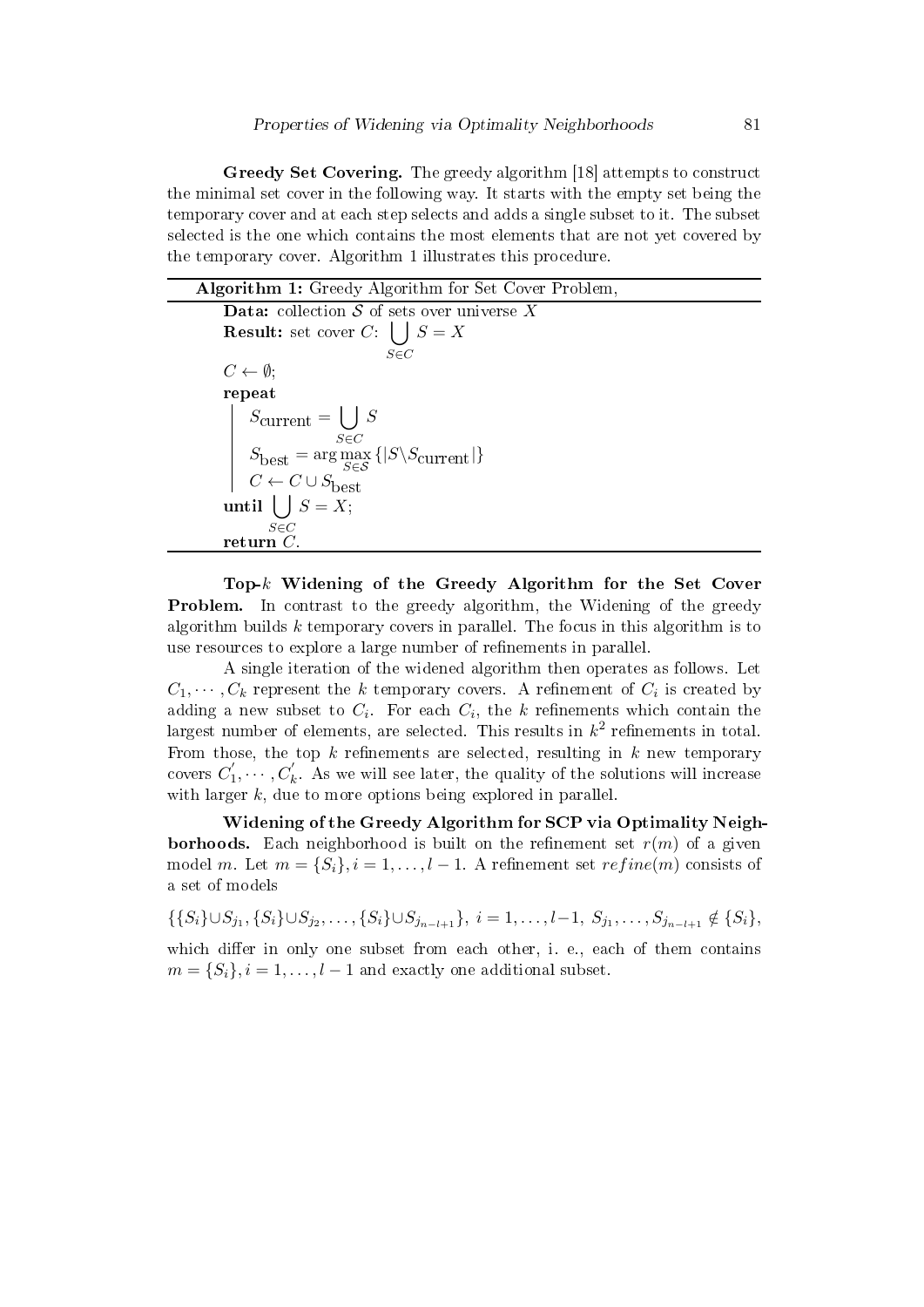Then a k-neighborhood within the refinement set will contain  $k$  models, chosen from the refinement set of model  $m$ , which are chosen differently depending on the type of neighborhood. To each parallel worker one model from the kneighborhood is assigned, with or without repetition.

Given a model  $m = \{S_i\}, |\{S_i\}| = l - 1, i = 1, \ldots, l - 1$ , the optimality k-neighborhood of  $r(m) = \{\{S_i\} \cup S_{j_1}, \{S_i\} \cup S_{j_2}, \ldots, \{S_i\} \cup S_{j_{n-l+1}}\}, \ i =$  $1,\ldots,l, \ \ S_{j_1},\ldots,S_{j_{n-l+1}}\notin \{S_i\}$  consists of the best k models in  $r(m)$  with respect to performance.

Methods. All the approaches were implemented in Java, using KNIME [4]. Each experiment was run 50 times with shuffled order of the data.

Datasets. All the experiments are performed on three data sets rail507, rail516, rail582 from the OR Library database [3], which are associated with realworld set covering problems and have different properties. These data files arise from an application in Italian railways. The characteristics are as follows. The dataset rail507 has 507 rows and 63,009 columns, rail516 is with 516 rows and 47,311 columns, and rail582 is with 582 rows and 55,515 columns. As might be expected, these problems have a number of special characteristics, specifically: all column costs are either one or two, a column covers at most 12 rows.

**Top-k Widening.** We compare the effect of the size of Widening on the quality of the obtained results. We use this Widening method with communication as a benchmark for comparison with our communicationless methods.

Widening via Optimality  $\theta$ , k-neighborhoods. We use Widening via optimality neighborhoods to investigate the effects of the parameters k and  $\theta$ . We compared the quality of results using Widening via optimality neighborhoods for different parameters k with fixed  $\theta$  as well as the quality of results as  $\theta$  increases. Additionally, we compare the quality of results of Widening via optimality neighborhoods and Widening with communication,  $Top-k$ , in order to see whether the approaches with communication can compete to those without.

Running Time Experiments. We used the Top-k Widening method and contrasted it to the different neighborhood-based approaches. The experiment were performed using the rail 507 data set, from the OR library [3], rail 507 on a 64-core machine and repeated 10 times. Predictably, the number of parallel workers k had a strong influence on the running time of Top-k approach.

Implementation details in Java. The parallel search is implemented by a priority blocking queue. The parallel workers are independent threads, which are called from the thread pool and perform a search for solutions, based on a predefined behavior. For the Top- $k$  approach, the threads are in communication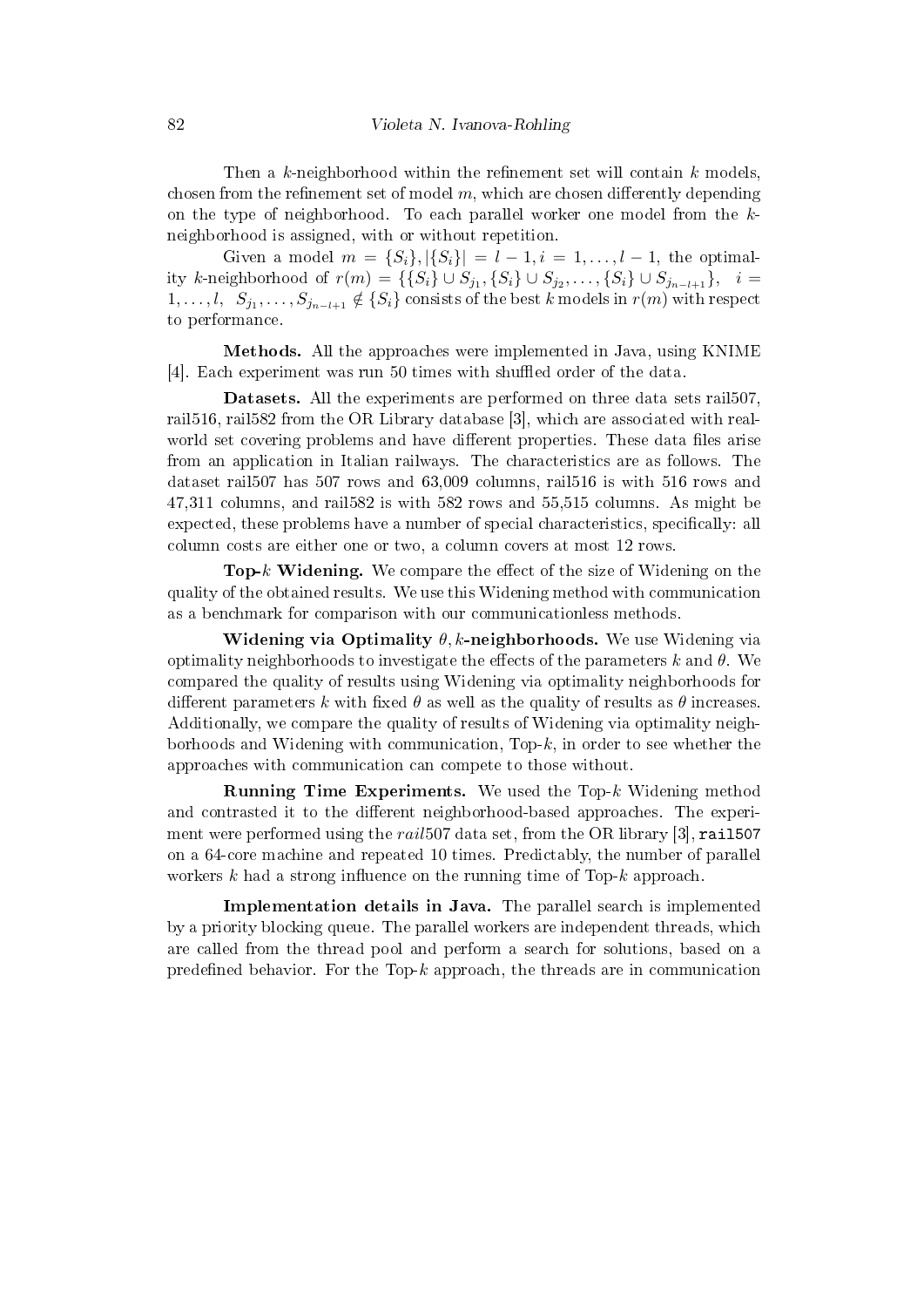with each other, by storing all their optimally discovered solutions in the priority blocking queue structure, from which the best  $k$  from the  $k^2$  are then selected at each step and are used by the parallel workers as the next points of further exploration.

In the neighborhood-based approaches the parallel workers independently search through the space of potential solutions without exchanging information about the discovered solution. Prior to the search, each model fragment is assigned a neighbor list in the form of a hash table, which dictates which neighbor will be chosen by which worker, given that the model fragment is the optimal fragment to choose at a given step in the search. The result of the search of each thread (parallel search) is reported only at the very end of the search, and no intermediate solutions are communicated.

**Results.** In Figure 7 the effect of different neighborhood sizes is investigated. We can see that increasing  $\theta$  while keeping the parallel workers constant can lead to worsening of the performance: a very large neighborhood size  $\theta$  leads to a randomization of the search.



**Widening via Top−k vs Widening via Optimality Neighborhoods, rail507**

Fig. 7. Comparison of solution quality for Widening via optimality neighborhoods for different neighborhood size  $\theta$  and Top-k Widening. Three data sets used: rail507, rail516, rail562 from the OR library [3]

As Figure 7 shows, the larger the number of parallel workers for a fixed neighborhood, the better the performance of the search. For a fixed number of parallel workers, increasing the size of the neighborhood eventually will lead to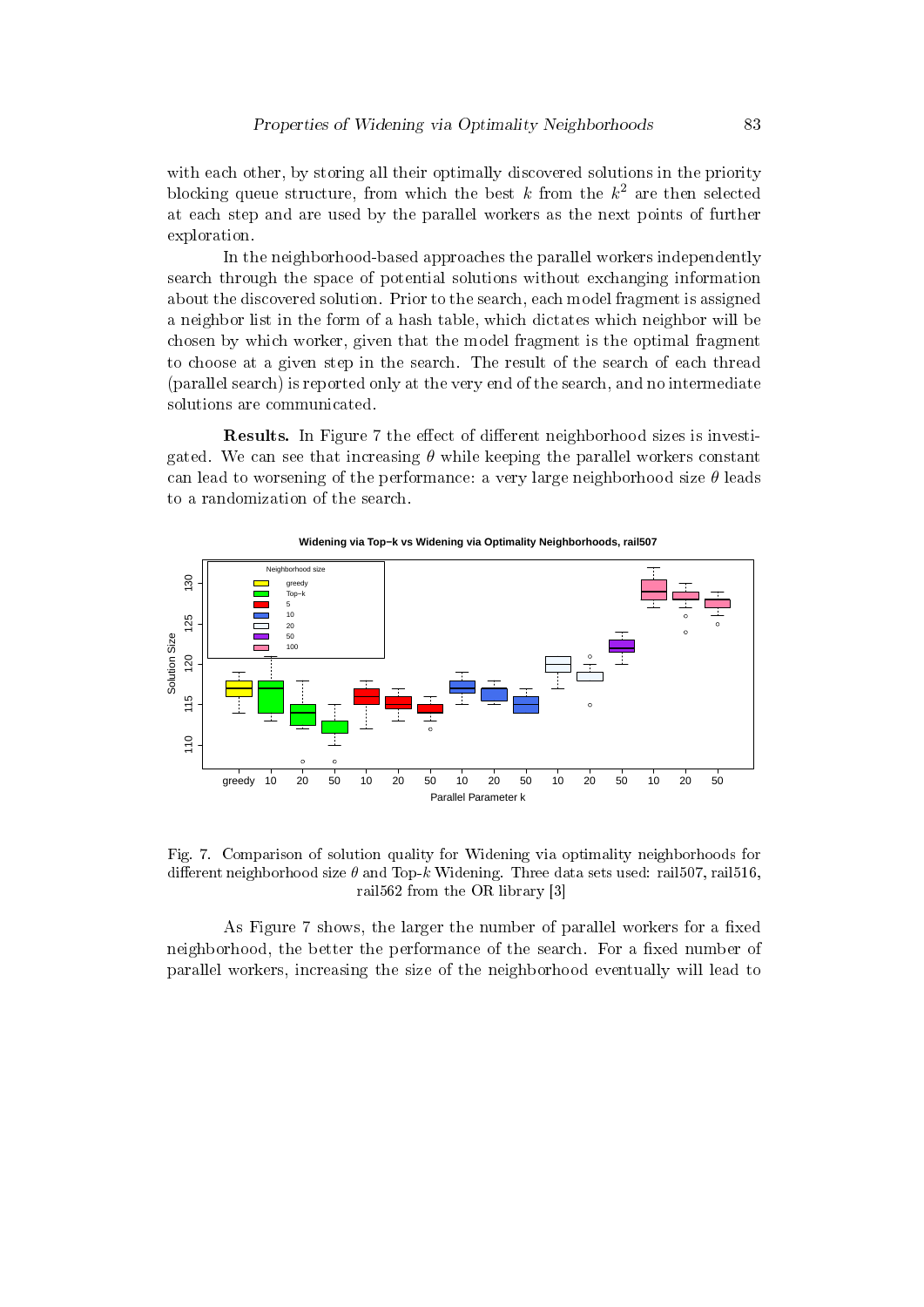a randomized search. On the other hand, a small size of the neighborhood leads to exploring solutions, which are similar. While Widening via Top- $k$  performs better than Widening via optimality neighborhoods, the performances of the two methods do not differ significantly. This may also be due to the fact that already the greedy algorithm for the set cover problem performs well. Further improvements on the results of Widening via optimality neighborhoods can be achieved via increased parallel resources or by explicit use diversity. This, however is not in the scope of this paper, which deals with investigating the theoretical properties of Widening via optimality neighborhoods.

Running Time of Optimality Neighborhoods. In this subsection we compare the experimentally obtained running times for both approaches using dataset rail507 http://people.brunel.ac.uk/~mastjjb/jeb/orlib/files/ rail507.txt, from the OR library [3].

As expected, in Figure 8 one can see that the running time increases as the number of parallel workers increase. The experimental results confirm that the



Fig. 8. Running time of Widening via optimality neighborhoods with different neighborhood size  $\theta$  compared to the running time of Top- $k$ 

running time of the Top-k approach is significantly greater than the running time of Widening via optimality neighborhoods, while the model quality discovered by the two algorithms is similar. The communication between the parallel workers seems to have a big influence on the running time in the case of  $Top-k$  while this is not compensated by a great solution quality.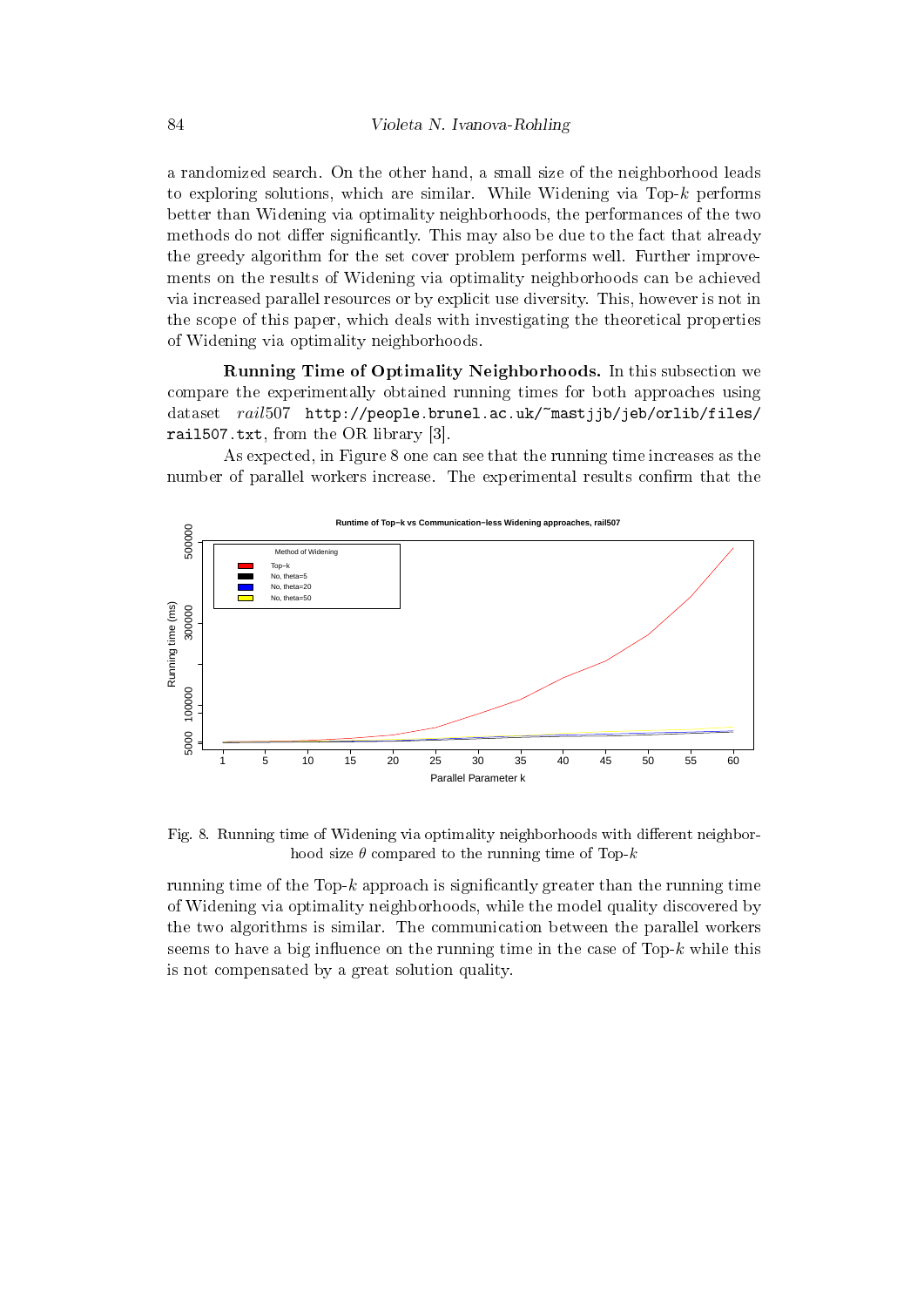7. Evaluation and Summary of Obtained Results. We show that both Top-k and  $\{N_{\theta,k}^o\}$  can be bound by  $G_{FT-k}$ . The refinement graph for the set cover problem is a lattice, and for large enough  $k$  the full refinement graph will be explored. The behavior of Widening via optimality neighborhoods depends a lot on the intersections between different neighborhoods, and distribution of edges in the graph  $G_{FT-k}$ . For large enough neighborhoods, however, the distribution of paths to each model at level  $l$  will be close to uniform, due to the fact that the refinement graph is a lattice. The size of the neighborhood has to be signicantly smaller than the number of parallel workers, in case of a very non-uniform distribution, in order to be able to expect good performance from Widening via optimality neighborhoods. Experimental results show that while theoretically in general we cannot expect in the worst case, that Widening via neighborhoods performs as well as the Top- $k$ , in practice Widening via neighborhoods performs comparatively well to the method, which uses communication, while at the same time having a much better running time.

## 8. Related Work

Speed-Up Through Parallelization. For the vast majority of parallelizations of data mining algorithms, the aim is to improve efficiency. Comprehensive surveys are found in [20,23,33,34]. A large amount of work focuses on the parallelization of decision tree learning. One of the earliest distributed decision tree algorithms, SPRINT [27], has served as the basis for many subsequent parallel decision tree approaches. Some noteworthy examples include [32] (employing data parallelism), [8] (using task parallelism), and [22, 28] (presenting hybrid approaches). Extensive surveys exist in the area of parallel association rule mining algorithms [31]. Parallelism in clustering algorithms has been used for both ef ficient cluster discovery and more efficient distance computations. Partitioning clustering algorithms are parallelized mostly using message-passing models, examples are presented in [9,19]. Examples for hierarchical clustering, which is more costly, include [11,25]. However, all these algorithms are using parallel techniques to achieve speed-up and not solution quality.

Model Quality Improvement. A number of papers concentrate on improving the accuracy of the models. Some approaches learn more models to be used in concert (ensembles) or in a randomized fashion (meta heuristics).

Ensembles use multiple models to obtain better predictive performance than could be obtained from any of the constituent models. The most notable examples are bootstrap aggregating or bagging [5], boosting [26], and random forests [6]. However, these methods do not result in a single interpretable model.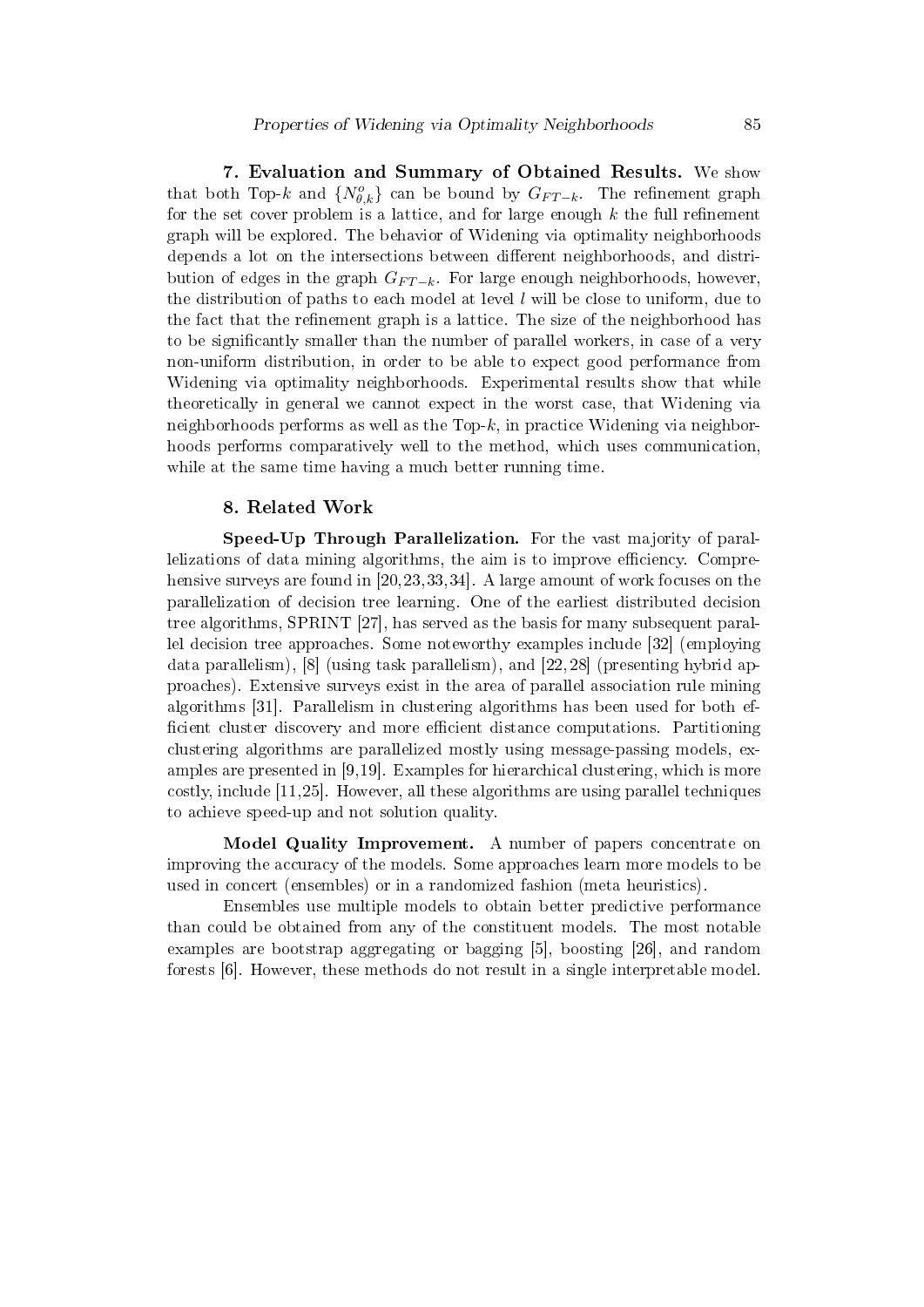Learners based on genetic algorithms are naturally parallelizable by parallel execution of independent copies of a genetic algorithm.This results in improved accuracy [29]. These methods have a randomized approach to search space exploration, which is contradictory to the goal of Widening.

Parallel Local Search. Different local search metaheuristics include simulated annealing [21],metaheuristic approach for approximating the global optimization in a large, typically discrete, search space, tabu search in  $[12-15, 24]$ . Large neighborhood search methods [19] aim to explore complex neighborhood structures efficiently by the use of appropriate heuristics, which do not require full explicit enumeration.

Parallel variants of neighborhood-based metaheuristics [30] and the stateof-the-art surveys [7,10], as well as the book [2], which present the recent developments in the field of parallel metaheuristics. Most parallel approaches are focused on improving the running time of the sequential approaches. Other parallel approaches are focused on improving the running time and the solution quality, however, they use communication between parallel workers.

The type 1 source of parallelism is usually found within an iteration of the heuristic method, where possible moves are evaluated in parallel and the best one is selected. This strategy of low-level parallelism is only focused on improving the efficiency of the computation. It does not aim at achieving better exploration and, as a consequence, higher quality of the obtained solution.

The type 2 approach achieves parallelism by partitioning the set of decision variables. The partitioning reduces the size of the solution space, but needs to be repeated to allow the exploration of the complete solution space. This parallelization approach leads to exploring different solutions from the solutions explored in the sequential version of the same heuristic method. This approach still bears no resemblance to Widening in terms of its goals and implementations.

In type 3, the parallelism is obtained from multiple concurrent explorations of the solution space. One can differentiate several subtypes of this multiple walk approach, based on the lack or presence of cooperation, synchronization between workers and others. Type 3 approaches, also called multiple walks, or multiple runs bear similarity to Widening, and they explicitly have a goal to also increase the search space exploration, and solution quality, although in most cases this is a secondary goal.

In [7], the goal of improving the solution quality as a result of parallel multistart heuristics is explicitly stated and reported in several parallelization cases. Evaluation of the neighboring solutions in parallel leads to improvement in efficiency, while the concurrent exploration of the search space often leads to an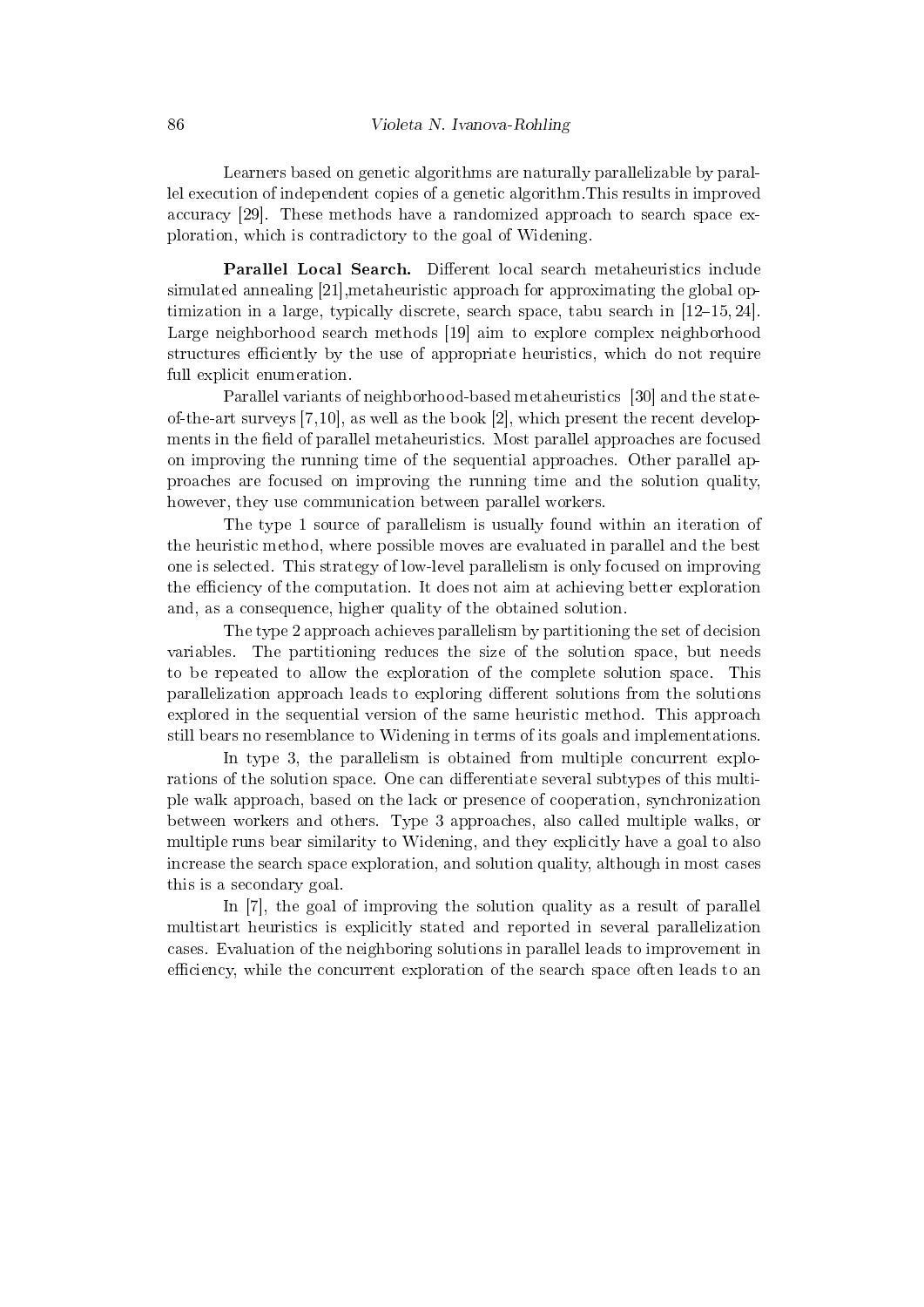improved solution quality. In [2], parallel metaheuristics are viewed as a separate class of heuristics all together. Often the parallel implementation does not return the same solution as the sequential implementation and the authors suggest that evaluation criteria based on the notion of solution quality have to be added to speedup measures, when evaluating parallel metaheuristics.

The biggest progress in this field has been made with the approaches that are based on cooperative multiple walks. They can be synchronous and asynchronous in nature. These approaches bear similarity with some of the motivations behind Widening. The idea about better solution quality and better search space exploration are clearly stated. In general, these implementations outperform the serial methods in solution quality. However, synchronous cooperative approaches create a lot of overhead, due to the need of constant communication. Hybrid metaheuristics can be both, multiple independent runs (MIRs), in which there is no cooperation between the parallel workers, and cooperative multistart searches. This type of approaches for multistart runs have shown the best performance with respect to efficiency and solution quality. Path relinking and scatter search [16] are two approaches commonly used in hybridization of metaheuristics, which use long term memory in order to direct the search into promising areas of the search space.

When developing strategies for Widening, we are interested in sophisticated strategies that are focused on structured search space exploration, especially ones without communication. On the other hand, in the standard MIR approaches the only thing done to prevent the parallel workers from investigating the same solutions is a different starting point. In newer strategies, multiple runs are used, with the best solution as a seed. While a lot of progress has been made in search space exploration, especially when it comes to the cooperative multiple walks, they are focused on improving the exploration via exchanging information or via adding randomization/genetic search hybridization approaches. Even more sophisticated strategies, such as path relinking, while leading to improved quality solution, are not taking advantage of the parallel compute resources for better exploration.

9. Conclusion and Future Work. From a theoretical perspective, the number of parallel workers necessary to guarantee for  $N_k^o$  a performance equivalent to that of Top- $k$  is, generally speaking, very large. However, the experimental demonstrations show that the difference in solution quality is not that large between the two methods. This can be due to the fact that the greedy algorithm for the set cover problem is already known to perform well. Still, given a suf ficient number of parallel resources and good partitioning strategy, the need for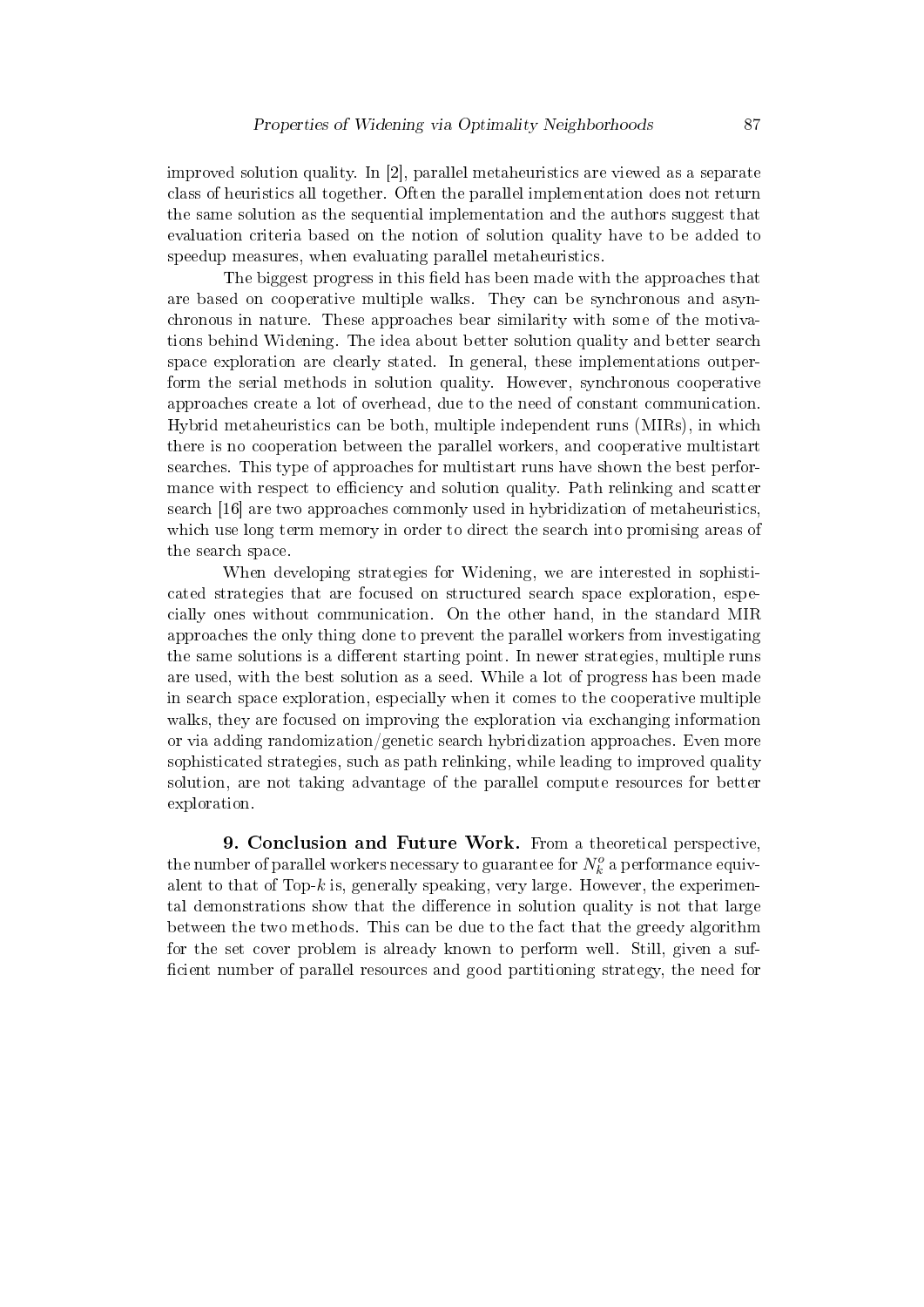communication decreases. The experimental results show a vast difference between the runtime of the two methods, neighborhood-based Widening and Top- $k$ Widening. The synchronized communication between the parallel workers indeed produces great overhead, as expected. The running time is not affected by the size of the neighborhood in this type of neighborhood, optimality neighborhood, because this neighborhood is built using a distance measure based on the model quality  $\psi$ . This is not true of other types of neighborhoods, where at each step not only a quality measure is evaluated, but also another distance measure, which has additional computational costs. The flaws of Widening via optimality neighborhoods are similar to the flaws of Top- $k$ , they are related to lack of diversity among the solutions. However, due to lack of communication, the chances of obtaining similar solutions are greater. Strongly nonuniform intersections between the neighborhoods cause the search to focus on one area of the search space. This is also a potential flaw of Top- $k$ . Both, Widening via optimality neighborhoods and Top- $k$ , benefit from diversity, which helps to broaden the search and prevent the exploration of very similar solutions. Apart from explicitly using diversity, the neighborhood-based Widening approach,  $N_k^o$ , can further benefit from taking into consideration the specific topology of a given search space. This can be done either a priori by looking at the topology of the space of model fragments (used by the refinement operator to build new models) or by a reactive search strategy which assesses the probability distribution of intersections during the search and responds to it.

### **REFERENCES**

- [1] Akbar Z., V. N. Ivanova, M. R. Berthold. Parallel Data Mining Revisited. Better, Not Faster. In: J. Hollmen, F. Klawonn, A. Tucker (eds). Proceedings of Advances in Intelligent Data Analysis XI, IDA 2012, Helsinki, Finland, October 25-27, 2012. Lecture Notes in Computer Science, 7619 (2012).  $33 - 37.$
- [2] Alba E. Parallel Metaheuristics: A New Class of Algorithms. Wiley, 2005.
- [3] Beasley J. E. OR-Library: Distributing Test Problems by Electronic Mail. Journal of the Operational Research Society,  $41$  (1990), 1069-1072.
- [4] BERTHOLD M. R., N. CEBRON, F. DILL, T. R. GABRIEL, T. KOTTER, T. Meinl, P. Ohl, C. Sieb, K. Thiel, B. Wiswedel. KNIME: The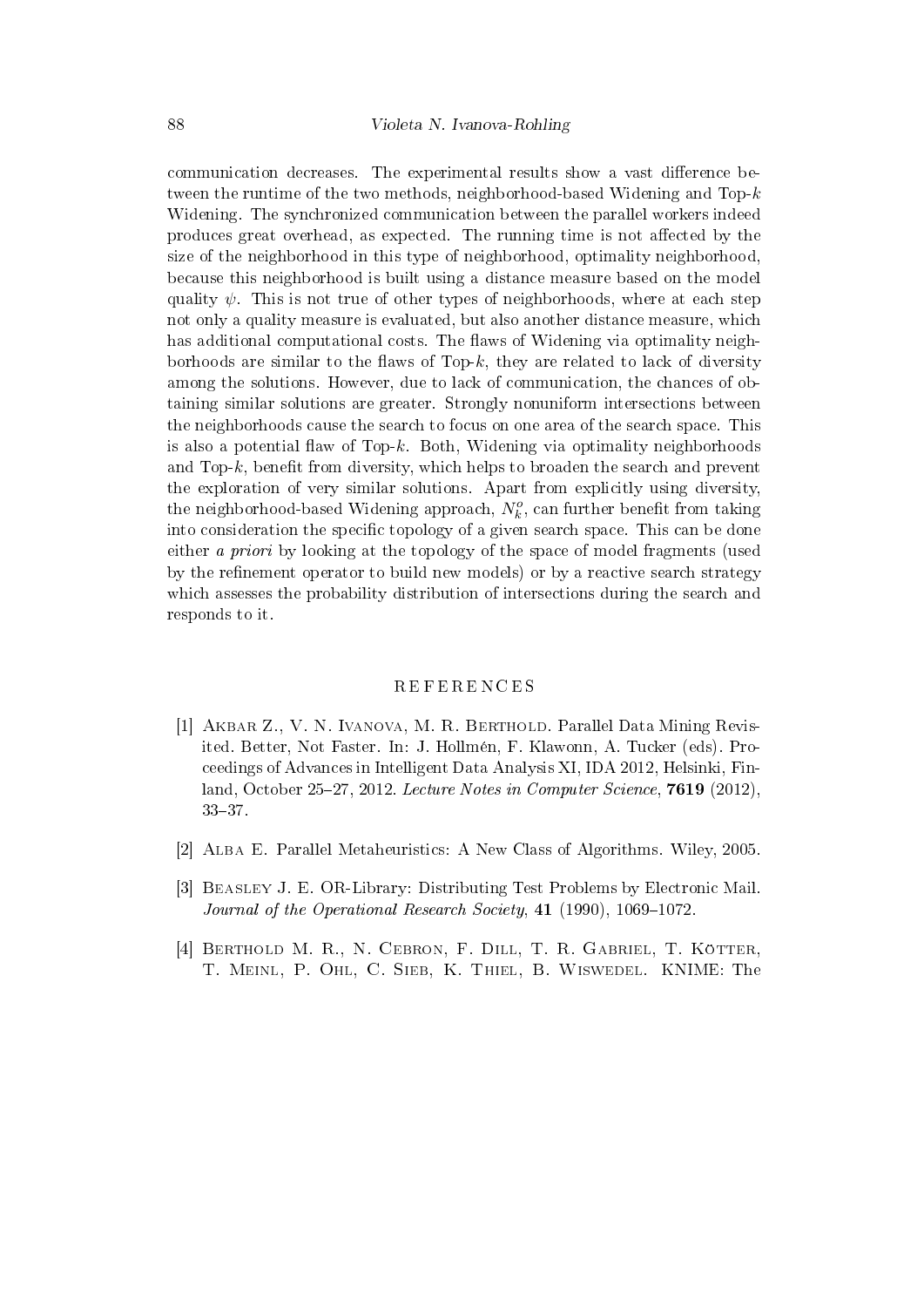Konstanz Information Miner. In: C. Preisach, H. Burkhardt, L. Schmidt-Thieme, R. Decker (eds). Data Analysis, Machine Learning and Applications, Springer Berlin Heidelberg, 2008, 319-326.

- [5] Breiman L. Bagging Predictors. Machine Learning, 24 (1996), No 2,  $123 - 140$ .
- [6] BREIMAN L. Random Forests. *Machine Learning*,  $45$  (2001), No 1, 5-32.
- [7] Crainic T. G., M. Toulouse. Parallel Strategies for Meta-Heuristics. In: F. Glover, G. A. Kochenberger (eds). Handbook of Metaheuristics, Springer US, Boston, MA, 2003, 475-513.
- [8] Darlington J., Y.-k. Guo, J. Sutiwaraphun, H. W. To. Parallel induction algorithms for data mining. In: X. Liu, P. Cohen, M. Berthold (eds). Advances in Intelligent Data Analysis Reasoning about Data. Lecture *Notes in Computer Science*,  $1280$  (1997),  $437-445$ .
- [9] Dhillon I. S., D. S. Modha. A Data-Clustering Algorithm on Distributed Memory Multiprocessors. In: M. J. Zaki, C. Ho (eds). Large-Scale Parallel Data Mining, Workshop on Large-Scale Parallel KDD Systems, SIGKDD, August 15, 1999, San Diego, CA, USA, revised papers. Lecture Notes in Computer Science,  $1759$  (1999), Springer,  $245-260$ .
- [10] Gabriel T. Parallel Meta-heuristic Search. In: R. Mart, P. Panos, M. G. C. Resende (eds). Handbook of Heuristics, Springer International Publishing, Cham, 2016, 1-39.
- [11] Garg A., A. Mangla, N. Gupta, V. Bhatnagar. PBIRCH: A Scalable Parallel Clustering Algorithm for Incremental Data. In: Proceedings of the 10th International Database Engineering and Applications Symposium, IEEE Computer Society, 2006, 315-316.
- [12] Glover F. Future Paths for Integer Programming and Links to Articial Intelligence. Computers and Operations Research,  $13$  (1986), No 5, 533–549.
- [13] GLOVER F. Tabu Search-Part II. INFORMS Journal on Computing,  $2(1990)$ , No 1, 4-32.
- [14] Glover F. Ejection Chains, Reference Structures and Alternating Path Methods for Traveling Salesman Problems. Discrete Applied Mathematics, 65 (1996), No  $1-3$ , 223 $-253$ .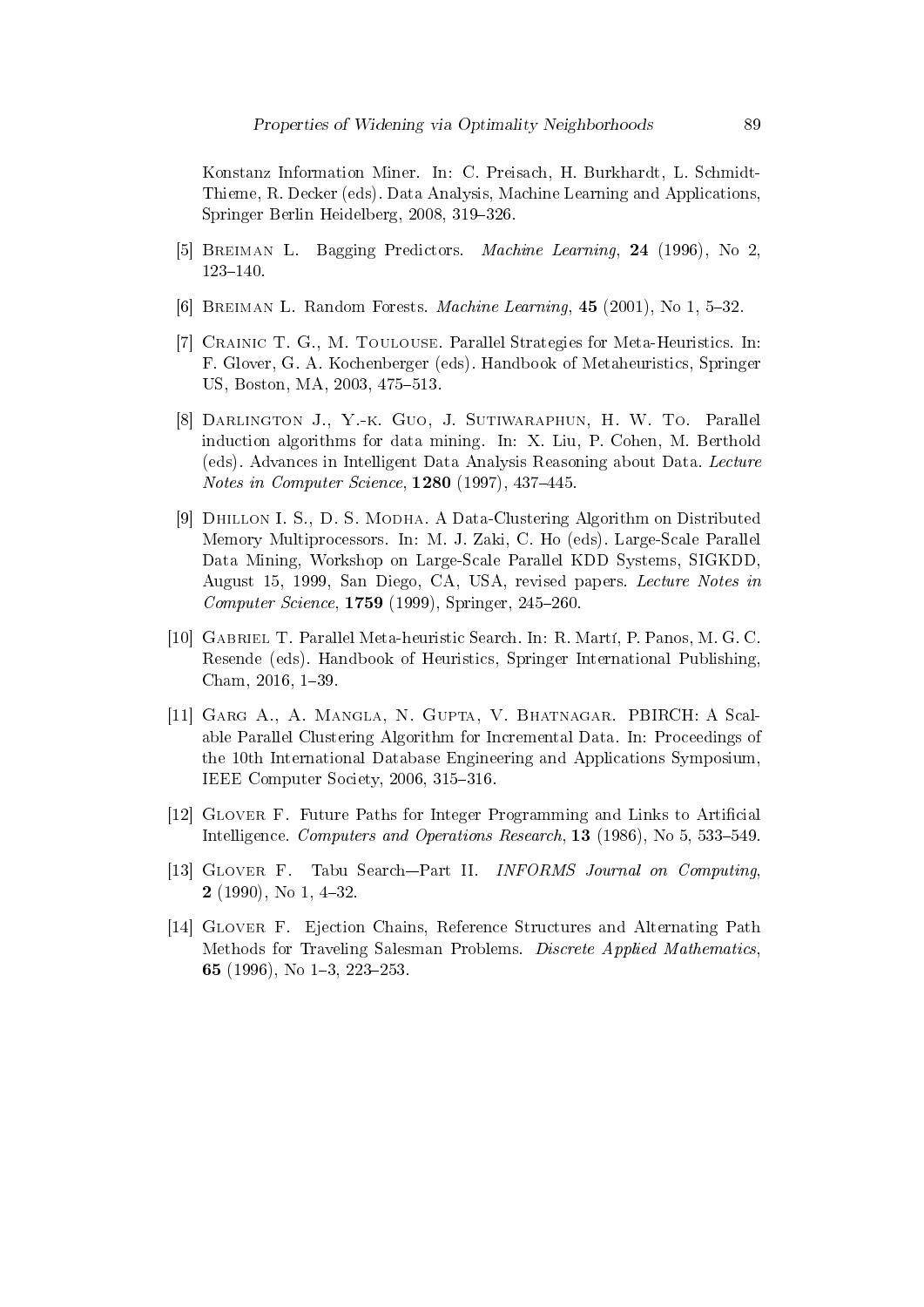- [15] Glover F., M. Laguna. Tabu Search. Kluwer Academic Publishers, Norwell, MA, USA, 1997.
- [16] Glover F. W., M. Laguna, R. Marti. Fundamentals of Scatter Search and Path Relinking. Control and Cybernetics,  $29$  (2000), 653-684.
- [17] Ivanova V., M. R. Berthold. Diversity-Driven Widening. In: A. Tucker, F. Hoppner, A. Siebes, S. Swift (eds). Proceedings of the 12th International Symposium on Intelligent Data Analysis (IDA 2013), Springer Berlin Heidelberg, 2013, 223-236.
- [18] Johnson D. S. Approximation Algorithms for Combinatorial Problems. In: A. V. Aho, A. Borodin, R. L. Constable, R. W. Floyd, M. A. Harrison, R. M. Karp, H. R. Strong (eds). STOC '73: Proceedings of the Fifth Annual ACM Symposium on Theory of Computing, ACM, 1973, 38-49.
- [19] Judd D., P. K. McKinley, A. K. Jain. Large-scale parallel data clustering.  $TPAMI$ , 20 (1998), No 8, 871–876.
- [20] Kargupta H., P. Chan. Advances in Distributed and Parallel Knowledge Discovery. AAAI Press/MIT Press, 2000.
- [21] Kirkpatrick S., C. D. Gelatt, M. P. Vecchi. Optimization by Simulated Annealing.  $SCIENCE$ , 220 (1983), No 4598, 671-680.
- [22] Kufrin R. Decision Trees on Parallel Processors. In: Parallel Processing for Artificial Intelligence 3, 1997,  $279-306$ .
- [23] Kumar V., S. Ranka, V. Singh. Special Issue on High-Performance Data Mining. Journal of Parallel and Distributed Computing, 61 (2001), No 3, 281284.
- [24] Laguna M., J. W. Barnes, F. Glover. Intelligent Scheduling with Tabu Search: An application to jobs with linear delay penalties and sequencedependent setup costs and times.  $Appl.$  Intell., 3 (1993), No 2, 159-172.
- [25] Olson C. F. Parallel Algorithms for Hierarchical Clustering. Parallel Computing,  $21$  (1995), No 8, 1313-1325.
- [26] SCHAPIRE R. E. The Strength of Weak Learnability. *Machine Learning*,  $5(1990), 28-33.$